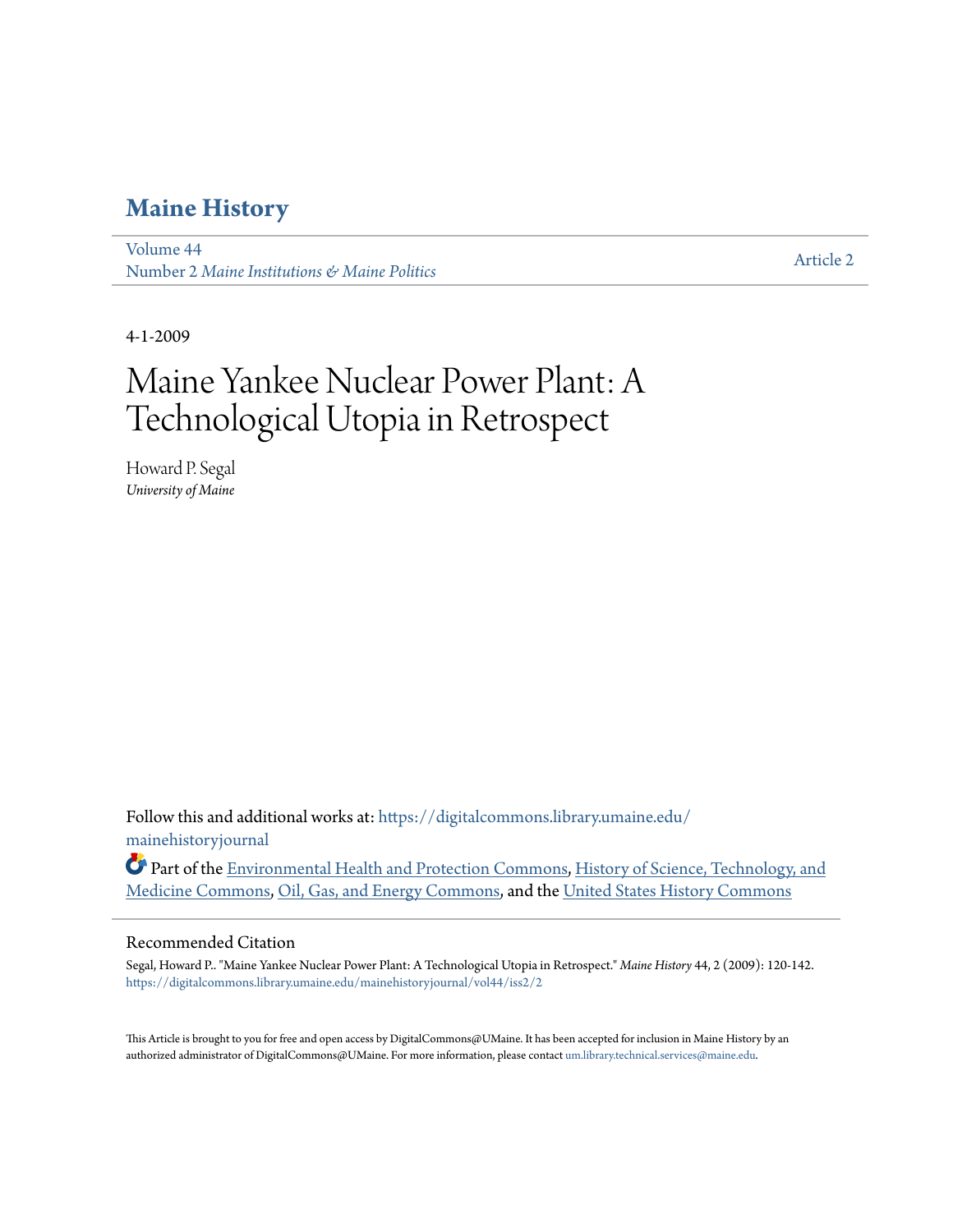

The decommissioned Maine Yankee Nuclear Power Plant is situated on Bailey Peninsula in Wiscasset. The facility went online in 1972 and produced power until the middle of the 1990s. *Maine Historical Society Collections.*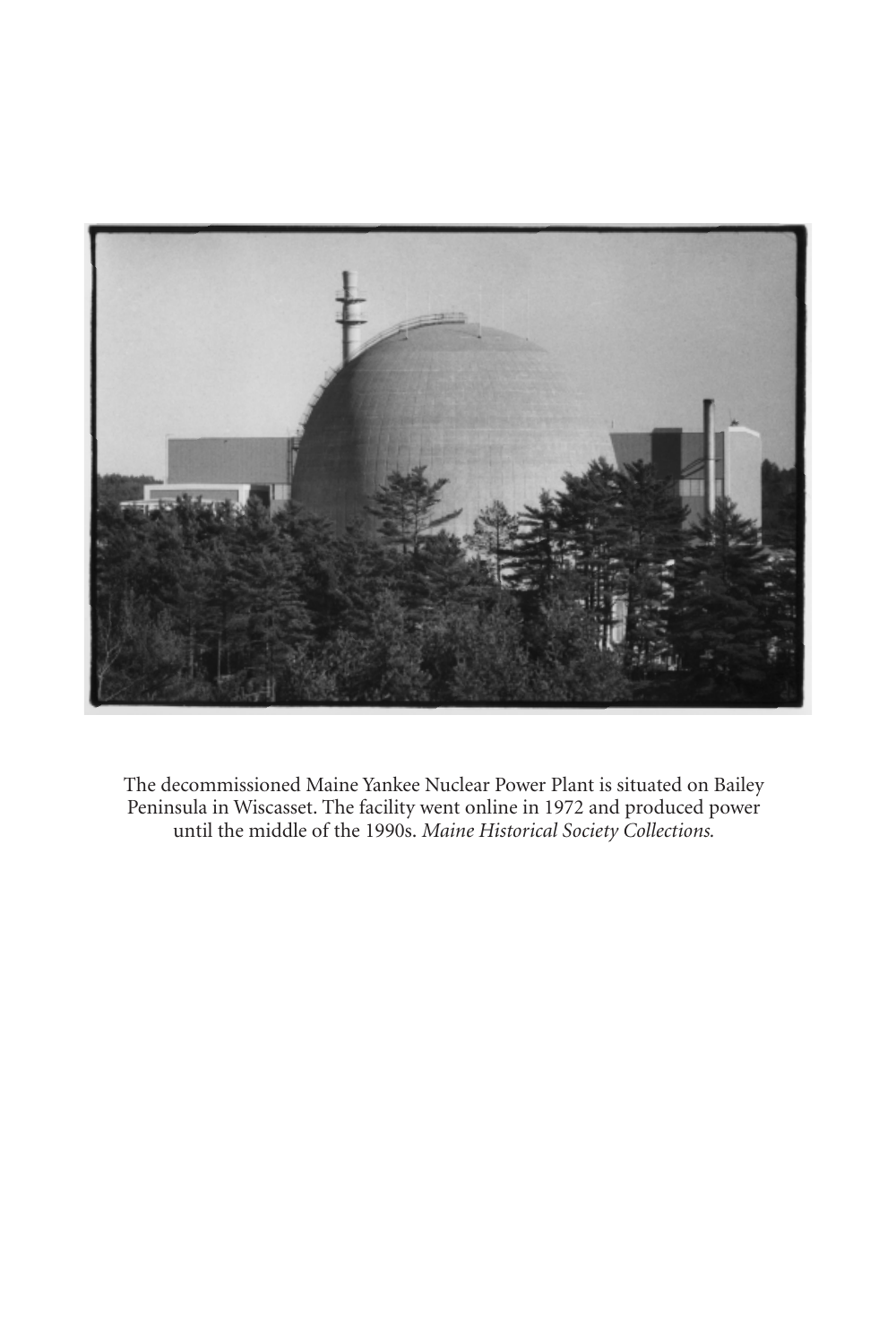## MAINE YANKEE NUCLEAR POWER PLANT: A TECHNOLOGICAL UTOPIA IN RETROSPECT

#### *By Howard P. Segal*

*The Maine Yankee nuclear power plant, built in 1968 and closed in 1996, provides a revealing case study of the rise and fall of the nuclear power industry in the United States. At its inception, the plant generated a great outpouring of optimistic superlatives promising electricity "too cheap to meter" and a solution to Maine's longstanding energy problems. Its promoters envisioned a technological utopia for Maine communities based on cheap and efficient energy, and based on these promising prospects, the town of Wiscasset welcomed the plant. This article traces the changes in public thinking that led to statewide referenda on the question of nuclear power in 1980, 1982, and 1987, and it highlights the anti-utopian fears that fueled these campaigns. Howard Segal is a professor of history specializing in history of technology at the University of Maine, having joined the faculty there in 1986. His publications include* Technological Utopianism in American Culture *(1985);* Future Imperfect: The Mixed Blessings of Technology in America *(1994);* Technology in America: A Brief History *(1989); and* Recasting the Machine Age: Henry Ford's Village Industries *(2001). His current research involves a history of high-tech technological utopias in America.*

THE HISTORY of Maine's only nuclear power plant, Maine Yan-<br>kee, is a superb case study of the rise and fall of the nuclear power<br>industry in the United States in the second half of the twentieth<br>century. Maine Yankee was kee, is a superb case study of the rise and fall of the nuclear power industry in the United States in the second half of the twentieth century. Maine Yankee was the nation's thirtieth nuclear power plant when it opened in 1972. The plant was located on an 800-acre tract six miles from the center of Wiscasset, a town of over 3,600 on Route 1 whose motto has long been "The Prettiest Village in Maine." The town has handsome old sea captains' houses and other remnants from its rich maritime history, and for local citizens the plant did not seem an affront to its charm. Promoters of other scenic Maine communities might disagree over the motto's accuracy, but within Wiscasset, the overall popu-

*Maine History 44:2 April 2009*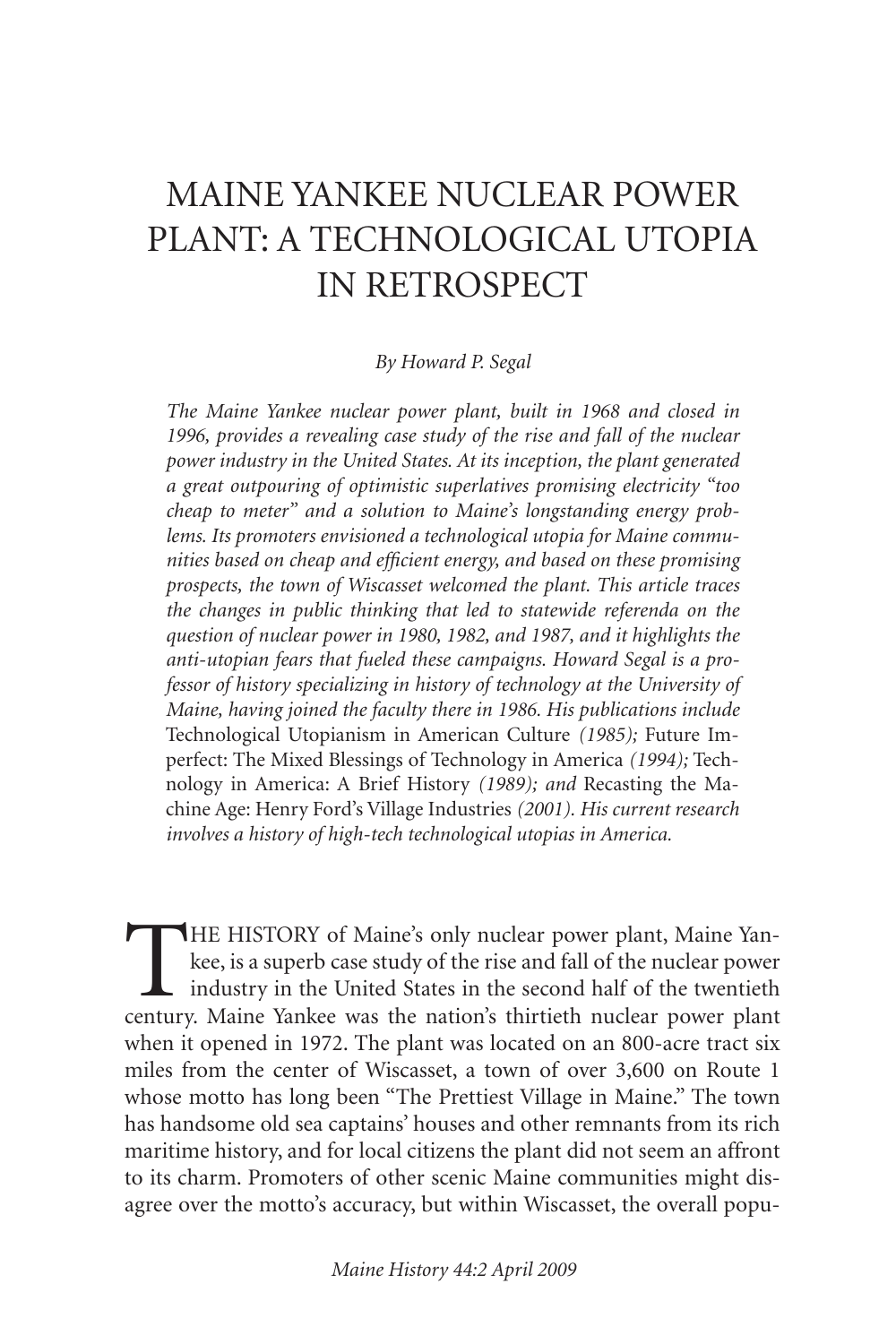larity of the plant during most of its years of operation—it closed in 1996—cannot be disputed.

The plant was built between 1968 and 1972 at a cost of 231 million dollars and was granted a forty-year license. The plant's largest shareholder was Maine Yankee Power Company, which owned 38 percent of its assets.<sup>1</sup> The company chose Wiscasset for several reasons: its sufficient land area, its proximity to fresh water and to the ocean, its nearby railroad and highway routes, its nearness to electrical load centers and to transmission lines, its excellent bedrock for foundations, and its "favorable geologic, hydrologic, seismologic, and meteorological characteristics"2

The Wiscasset Facility was one of several nuclear power plants built by Maine Yankee Atomic Power Company, which was established in 1954 after President Dwight Eisenhower signed the amended Atomic Energy Act that, for the first time, allowed private companies to build atomic facilities. The legislation was part of Eisenhower's "Atoms for Peace" policy, which was designed to ameliorate national anxiety over atomic power—a sentiment that dates back to the dropping of atomic bombs over Hiroshima and Nagasaki. Moreover, a peaceful civilian role for atomic power shrewdly offset Cold War tensions repeatedly raised by Eisenhower's Secretary of State, John Foster Dulles, whose combative rhetoric suggested the likelihood of nuclear war against the Soviet Union in the not too distant future. Further contributing to the "Atoms for Peace" proposal was the allure of "electrical power too cheap to meter," as promised by Atomic Energy Commission chairman Lewis Strauss in the early 1950s.3

A brochure entitled "The Yankee Story," first published in 1960, stated that the company's founders "recognized that an entirely new and plentiful source of energy was to be found within the atom" and that generating electricity in this fashion would first become practical in areas like New England. Water power in New England had been "effectively harnessed" for centuries, while coal and oil had to be "imported from considerable distances." And in the words of company president William Webster: "we felt that here was a job for private enterprise and industry, not the government. Call this the old Yankee pioneering spirit, if you will."4

Maine Yankee Atomic Electric Power's first plant, opening in 1960, was Yankee Atomic at Rowe, Massachusetts; it closed in 1992. In 1968 came Connecticut Yankee in Haddam Neck, which closed in 1996. "The Yankee Story" announced four other New England nuclear power plants in its undated seventh edition including: Millstone 1 in Waterford, Con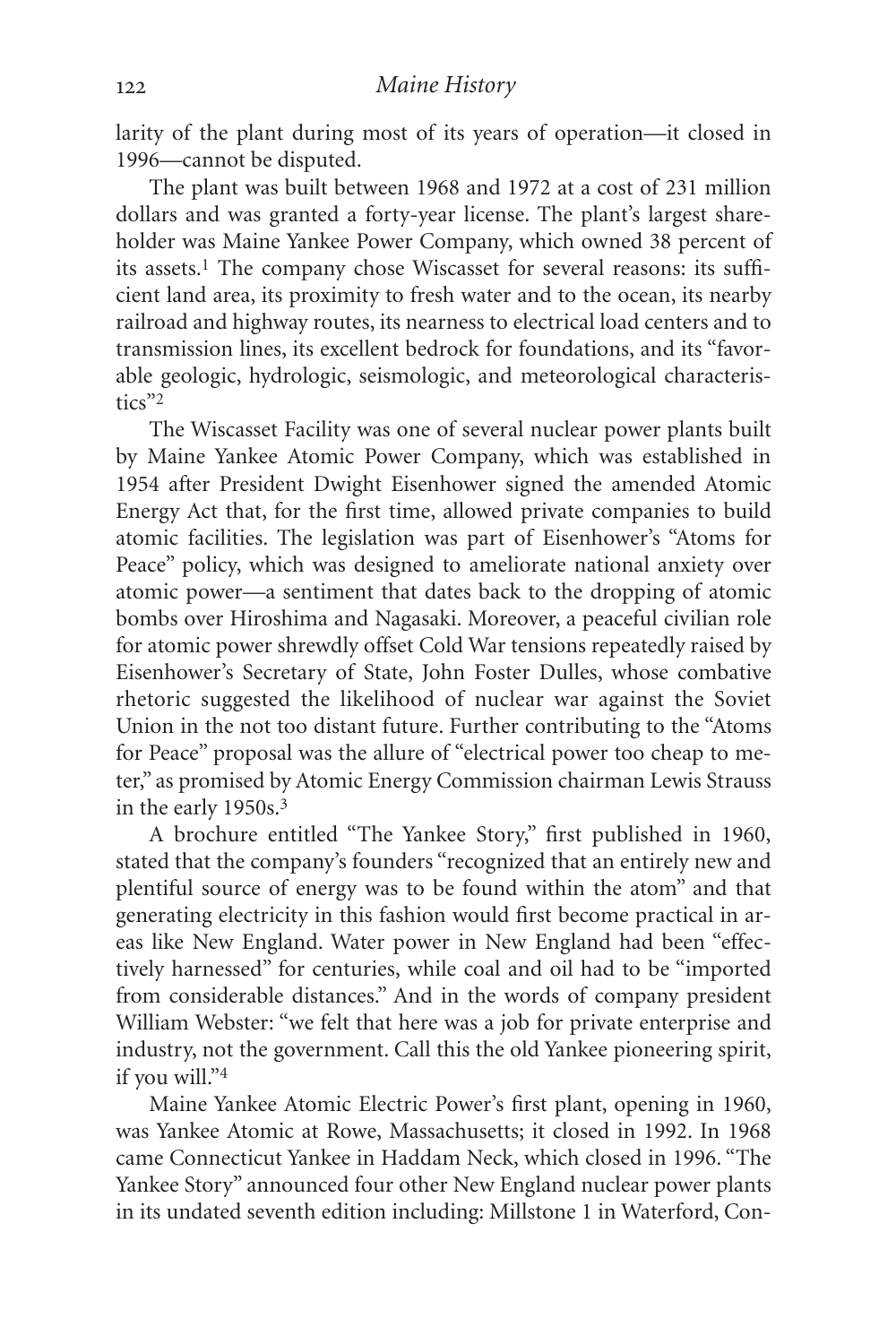necticut, which opened in 1970 and closed in 1998; Millstone 2 and 3, which started in 1975 and 1986 respectively and continue to operate; Pilgrim in Plymouth, Massachusetts; Seabrook in New Hampshire; and Vermont Yankee in Vernon, Vermont.

Complementing "The Yankee Story" was another brochure entitled "The Atom, Electricity, and You!"5 The publication's cartoons feature "The Fosters," as a stereotypical white middle-class family consisting of a father, mother, son, and daughter. The Fosters respond to an invitation from the electric company to attend a presentation on "The Atom, Electricity, and You—Today's Greatest Exhibit."6 The meeting's speaker, John Blaine, summarizes various appliances that have vastly improved Americans' lives and that have been powered by electricity. Blaine informs the audience that families are "using more electricity than ever before," but the cost per kilowatt hour is dropping. However, Blaine goes on to explain that generating sufficient water power to meet this growing demand for electricity would be much too expensive, and using more coal and oil to manufacture electricity would likewise prove costly. The practical alternative is nuclear energy: "the miracle product of the splitting of the atom."7

Blaine then explains the workings of a nuclear power plant. He doesn't mention safety concerns because, presumably, there are none. "And get this: there are no storage problems when this wonderful fuel is used. Plants no longer must store reserve coal or tanks of oil." As for "what happens when the fuel is used up," Blaine responds that it would never be completely exhausted. The fuel rods in the center of the assembly would give out first, and rods from the outer regions would be "moved in turn towards the center."8

Regarding any "danger from radiation in the vicinity" of a plant, Blaine reassures his audience that "there's considerably *less* radiation from such a plant than from the radium on the dial of your wristwatch." Every day, moreover, people are exposed to radiation "in mountain vacation areas and jet flights, for example," and those exposures are often "far greater than radiation from nuclear plants—and they don't cause the slightest harm."9

Waxing slightly historical about radiation, Blaine reminds his audience that "man's been living with them for quite a few years now, with *no* problems whatsoever," drawing attention to atomic submarines and atomic ships as well as the sixteen existing nuclear power plants. The electric power companies "are very conscious of radiation problems and have successfully *solved* them."10

Not surprisingly, given the trouble-free history of nuclear power in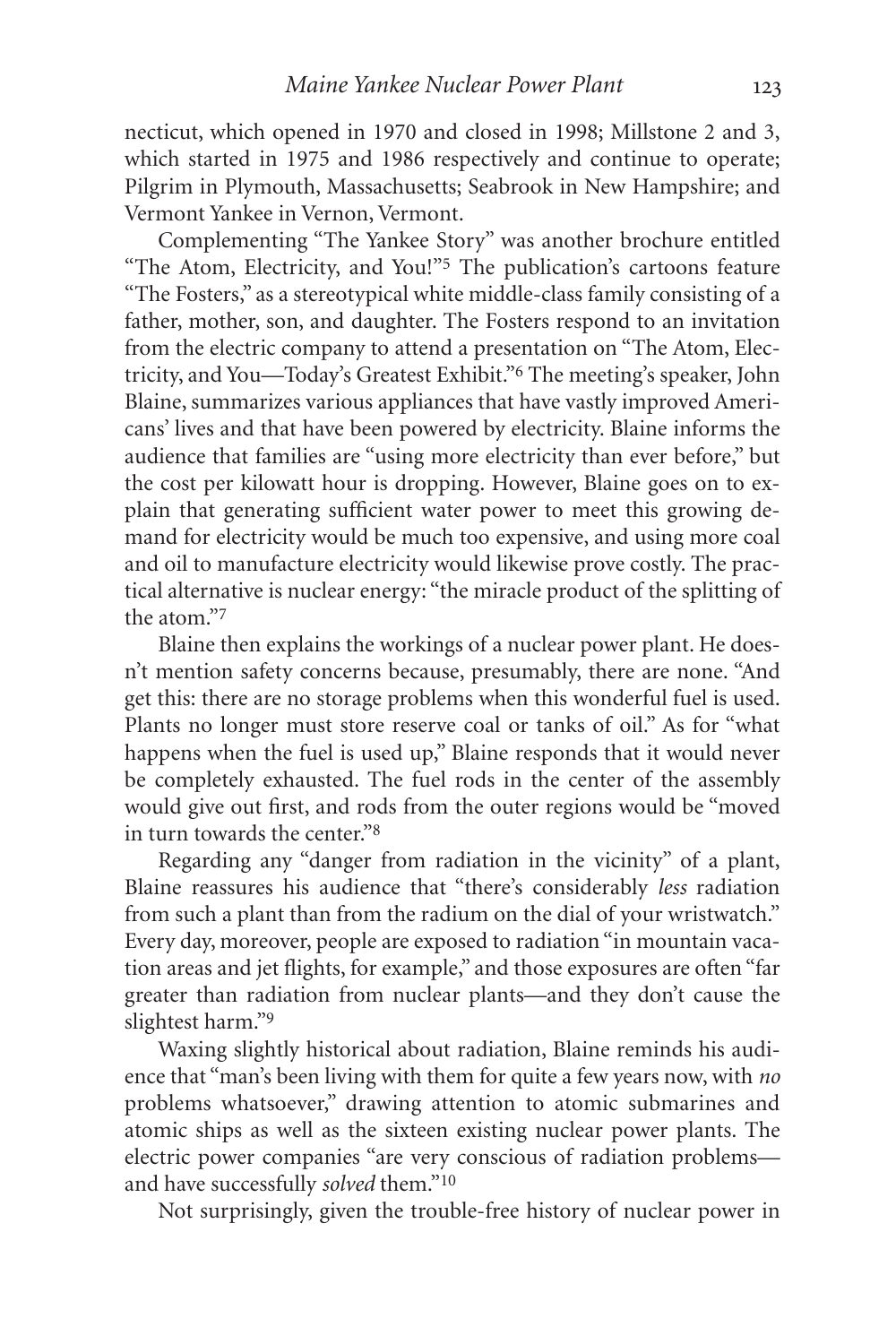

Pamphlets such as these were used to convince the public of the promise of civilian nuclear technology. Nuclear power, like hydro power a century and a half earlier, would revolutionize New England and the country at large, stimulating continued progress and prosperity. *Maine Historical Society Collections.*

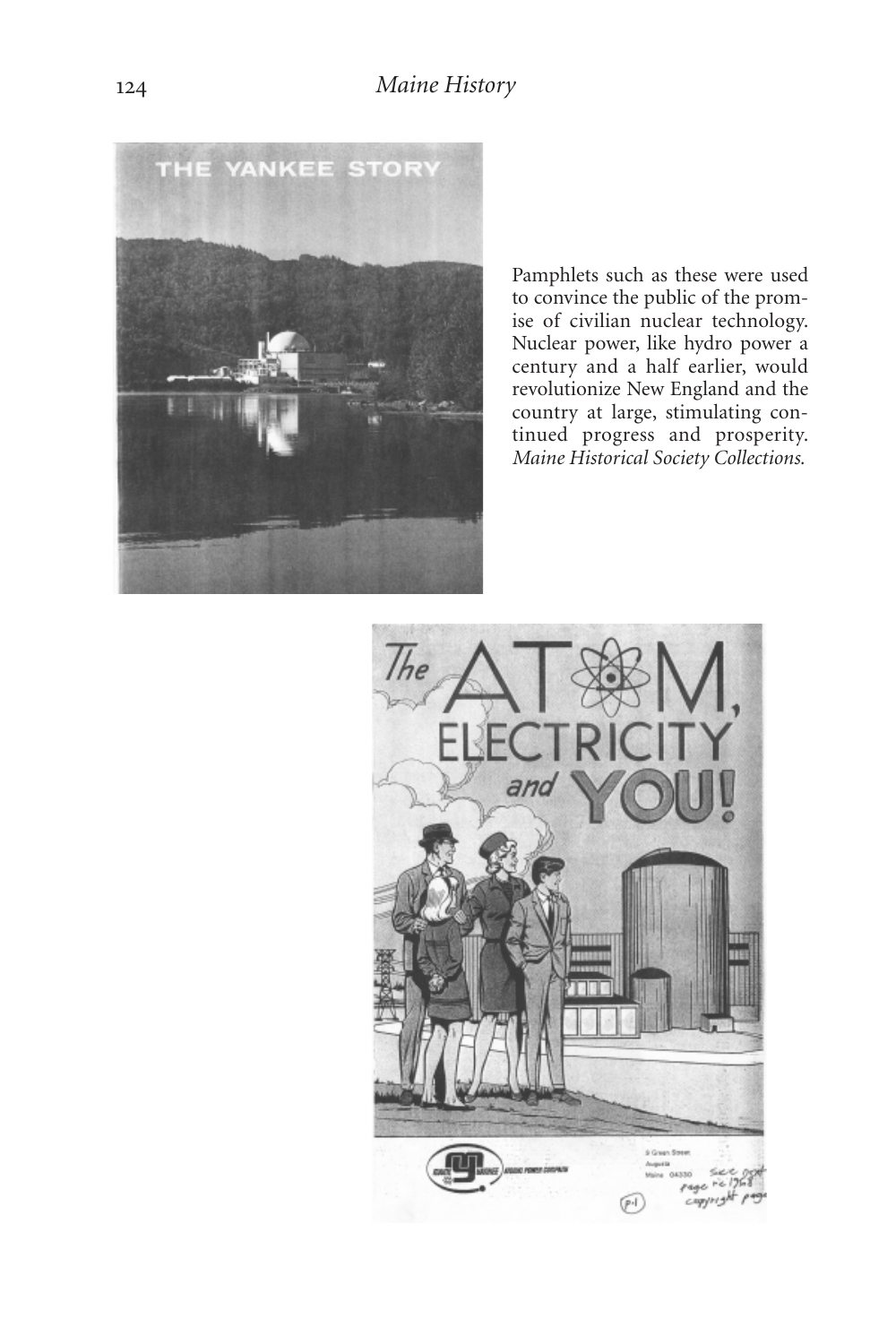America, "many more nuclear generating plants will be built!" Furthermore, Blaine reminded readers, once nuclear fuel is no longer needed, it could be used for other purposes such as medicine, industry, and space travel. Ordinary citizens could look forward to "nuclear-powered airplanes, automobiles, trains—and just about anything and everything that moves under its own power." The nation has "entered the *nuclear age* that will make our living *easier* and more *productive*!" The Foster family thanks Blaine for his uplifting presentation and concludes that "one thing's sure—it's going to be a *great* thing for all of us!"11

Over its lifetime, the single-unit 900 megawatt plant was Maine's largest generator of electricity, producing about 119 billion kilowatt hours. According to retired University of Maine mechanical engineering professor Richard Hill, the average Maine household's annual electricity use is about 7,000 kilowatt hours. With about 400,000 households in the state, Maine Yankee's lifetime production amounted to that used by all of the state's households for roughly forty years, and at a very low cost.12

During its years of operation, Maine Yankee contributed twelve million dollars in property taxes to Wiscasset. That in turn cut ordinary residents' property taxes by 90 percent. In addition, the plant's workers— 480 full-timers when it closed — spread their incomes through the community. Not surprisingly, the town was able to dramatically improve its schools, parks, and roads, to increase its fire and police departments, to build a new cutting-edge community center, and to provide free ambulance service — to the envy of nearby communities with traditional property tax bases. As local resident John Chester put it, "It was like living in fairyland. Everything you wanted, you got." Or in the words of Judy Flanagan, a member of Wiscasset's board of selectmen, "We called it the golden goose."13

Those who worked at Maine Yankee were satisfied with their jobs and employment conditions. Engineer Bryan Selee recounted that a job there "was a good job to have, good benefits, the job security was there." He met his wife at the plant, and his father, stepmother, and father-inlaw worked there. Selee believed that opponents often lacked sufficient understanding of the competence and concern of the staff.14

The majority of residents of Vernon, Vermont, the site of Vermont Yankee Nuclear Plant, held a similarly positive attitude. The town of 1,200 enjoyed property tax reductions and municipal improvements after Vermont Yankee opened in 1972. Yet within the first twenty months of its operation, numerous faulty parts problems, outages, and minor accidents closed the plant down seventeen times—difficulties that did not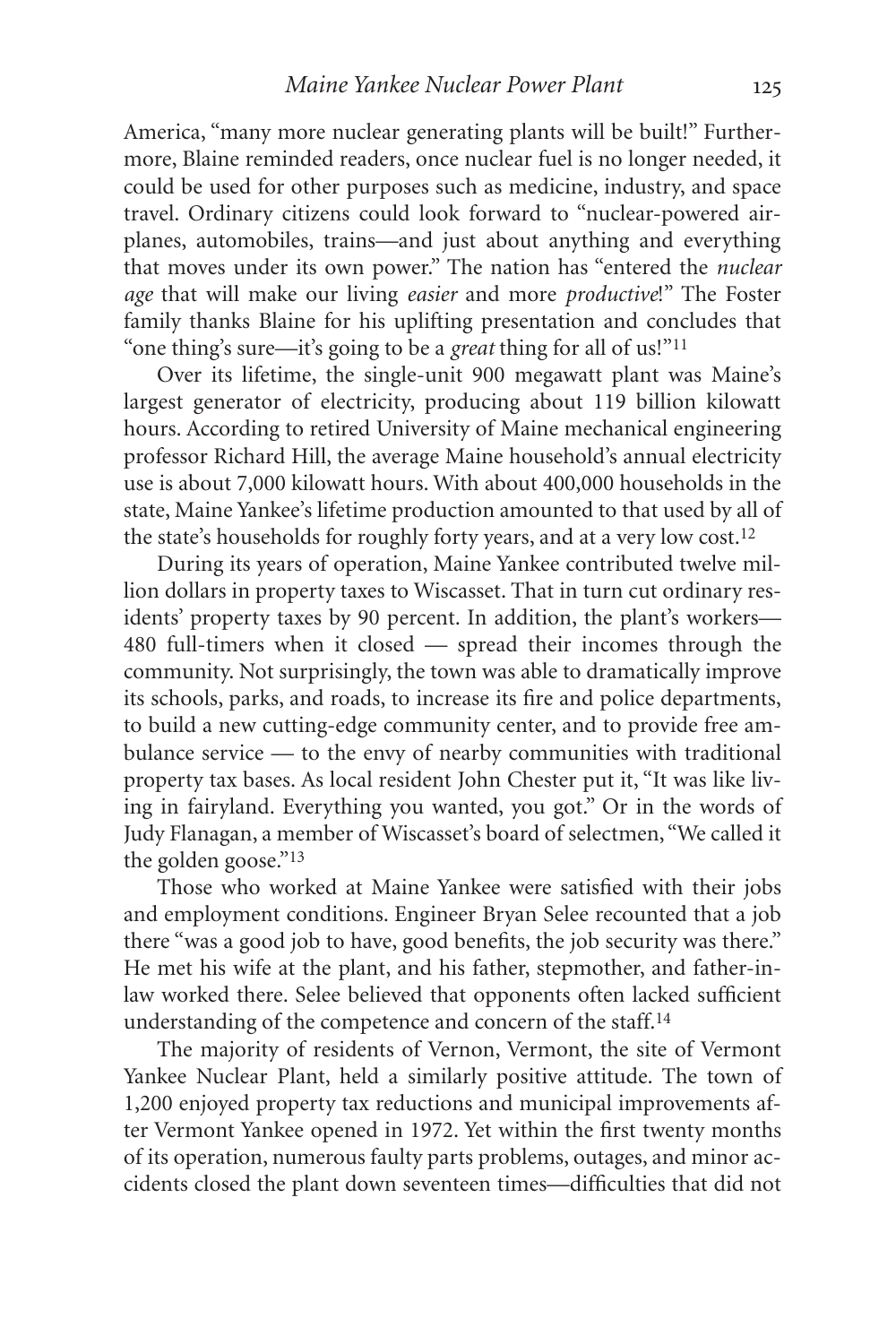plague Maine Yankee in most of its years of operation. Still, "did you ever buy a car that operated 100 per cent effectively when you got it," asked town official Erma Puffer. Similar sentiments might have arisen in Wiscasset had Maine Yankee experienced comparable challenges in its initial years, and certainly Maine Yankee had like-minded defenders years later, when serious problems did arise. Puffer dismissed concerns over nuclear waste: "if the Good Lord is smart enough to let them build a nuclear plant, He's smart enough to give them a way to get rid of the waste." Significantly, in both communities residents appeared to be quite familiar with the complexities of nuclear power "because of extensive media coverage and well-organized public relations campaigns by the power companies."15

Nothing, perhaps, is more reflective of Wiscasset's official warm embrace of Maine Yankee than its inclusion in the fifth edition of a brochure entitled "Wiscasset Invites You" that appeared shortly after the plant opened. The publication, intended for prospective businesspeople, home buyers, and tourists, touted Wiscasset as "a town where a great historical past truly blends with a promising future." After a summary of the community's history and descriptions of some of its municipal buildings, the brochure offered a two-page discussion of the Wiscasset steam-electric generating installation, Mason Station, owned by Central Maine Power, the state's largest hydro company. The station, cited as the town's largest employer next to Maine Yankee, moved to Wiscasset in large part because of the people: "CMP was made to feel that it would be welcome in Wiscasset, whether the installation it planned be small or large."16 No doubt this explained the site selection for Maine Yankee as well.

Following the articles on Mason Station and Maine Yankee came sections on transportation, schools, municipal improvements, churches, library, art galleries, and historical points of interest. What is revealing about these topics is the inclusion of the two power plants as fully integrated features of the community rather than, as one might have expected, industrial concerns discussed somewhat apart from the conventional institutions and structures one finds in most old Maine communities. It is the very banality of this order of topics that reinforces the notion of Maine Yankee's warm embrace by Wiscasset as just another part of the community.

A similar optimism can be found in the undated brochure published by Maine Yankee for its Energy Information Center. "If you live in Maine, chances are you use electricity from Maine Yankee every day," the brochure states. It was not only the state's single largest source of elec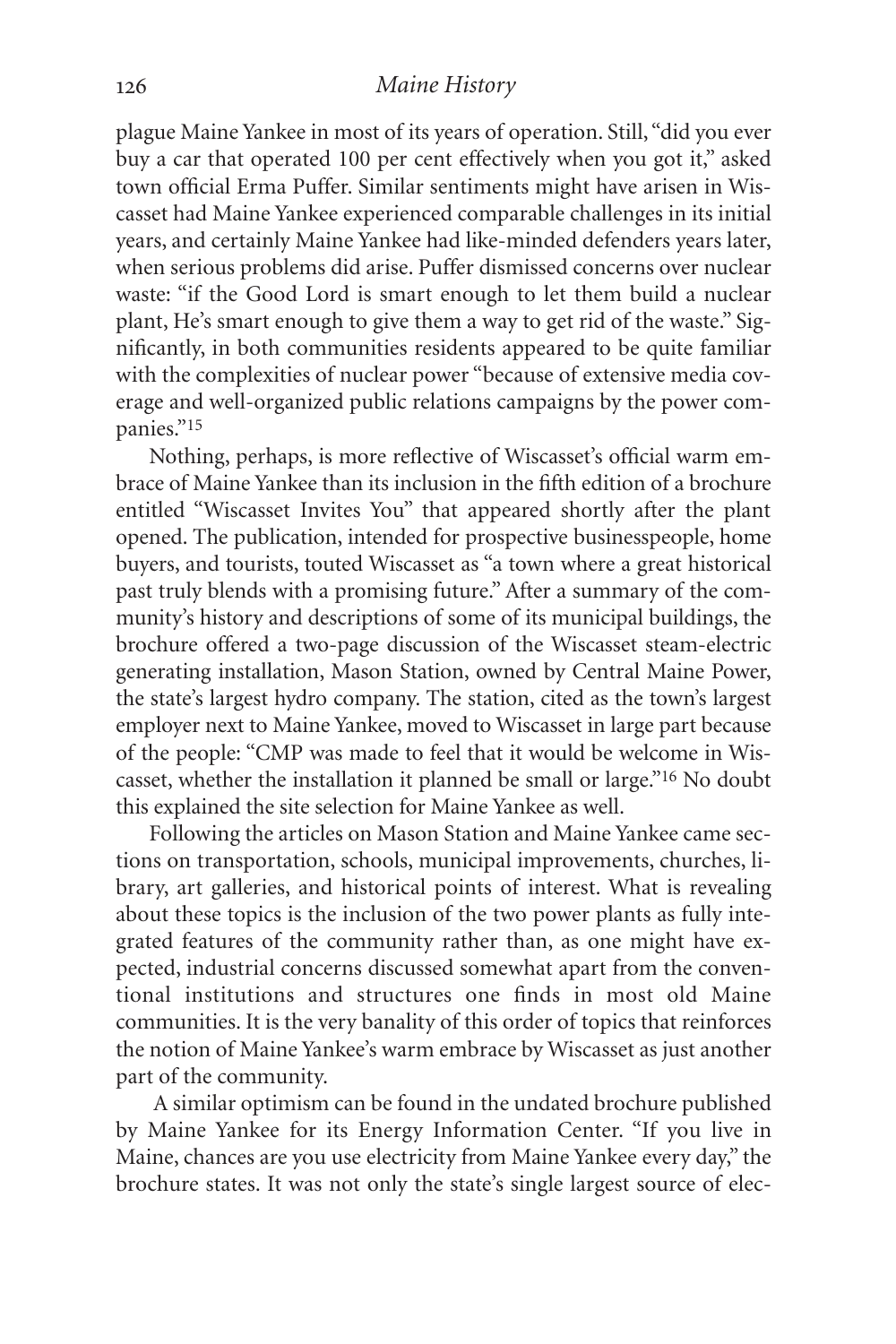tricity but also "the nation's third most productive nuclear plant" however one measures that. The challenge to visitors was to test one's "Energy IQ." The Center included "wall displays, scale models of the plant, and interactive computer games" intended to "make energy education fun." The Center's staff was prepared "to make scientific principles understandable and to answer your toughest questions"—although one wonders about their reaction to any serious questioning of nuclear power. The Center also offered plant tours for visitors eighteen years old and beyond. "Whatever you *thought* you knew about nuclear power, we invite you to come and find out for yourself"—the subtext being that any skepticism would be overcome by the proverbial unvarnished truth.17

In these respects Maine Yankee was a veritable technological utopia, especially in its early years when nuclear power was widely touted throughout the world as a safe, efficient, and inexpensive alternative to conventional energy sources like coal and oil. In those days, there were still echoes of the kinds of genuinely utopian visions held out for nuclear power in the 1950s and 1960s, as outlined in Stephen Del Sesto's now classic 1986 article, "Wasn't the Future of Nuclear Engineering Wonderful?"<sup>18</sup> These claims included a variety of domestic uses: nuclear explosions for excavating irrigation projects; individually operated nuclearpowered cars and even airplanes for easier transportation in big cities; employment of nuclear-powered rocket ships for space exploration and travel; nuclear-powered medical devices to cure cancer, heart disease, arthritis, and other life-threatening ailments; and nuclear mechanisms to transform deserts into agricultural gardens.

#### **The Nuclear Controversy**

On December 28, 1977, Maine Yankee Power Company held a party celebrating the plant's first five years of accident-free operation. The plant had produced almost twenty-three billion kilowatt hours of electricity without any environmental problems, saving Maine consumers "some \$150 million over five years because it replaced about 40 million barrels of high-priced fuel oil." Yet officials feared that any proposals for other nuclear power plants in the state would be met by strong opposition. "If you want to build a nuclear plant," warned company president Elwin Thurlow, "you will have to spend \$50 to \$75 million before you know whether the government will let you build the plant." Thurlow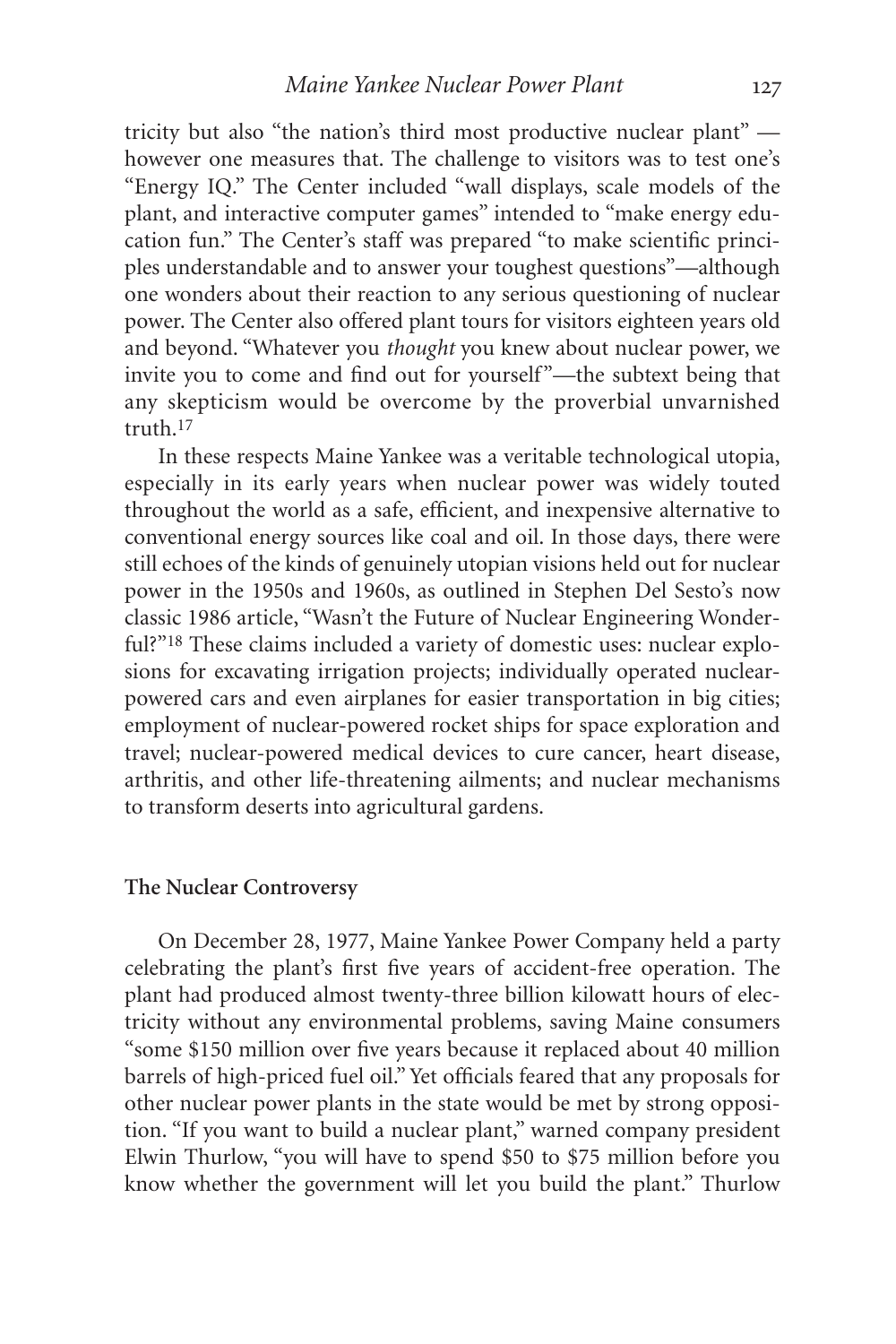blamed President Jimmy Carter, who was, ironically, a self-proclaimed expert in nuclear engineering, based on his undergraduate studies at the United States Naval Academy.19

As Thurlow's comments suggest, concern about nuclear power was rising during Maine Yankee's early years. As early as 1977, at the bequest of parents of schoolchildren, Wiscasset formed a committee to come up with a town evacuation plan in case of a serious accident at Maine Yankee.20 This concern peaked during the potential meltdown at Three Mile Island near Harrisburg, Pennsylvania, in 1979, and the actual meltdown at Chernobyl in the Ukraine in 1986.21 Still, it would be wrong to overlook the opposition that had developed before these accidents, not least to Maine Yankee, albeit largely from persons outside of the immediate Wiscasset area. From 1967 through 1972 the Coalition for Safe Power tried but failed to stop construction. It did succeed in convincing the Nuclear Power Commission to enforce stricter environmental standards and monitoring.22

In the aftermath of Three Mile Island, opponents managed to launch an official state referendum on the plant's continued operation in 1980 and again in 1982.23 Both lost, as did a third and final referendum in 1987 following the Chernobyl disaster. Yet the 1980 referendum was the first anywhere in the United States to challenge an existing nuclear power plant. Threats of a referendum a year or two earlier were dropped when proposals for a second plant on Sears Island were dropped.24 Two years earlier voters in Montana—then one of sixteen states without a nuclear power plant—had voted to ban the construction of all such plants. The 1980 referendum failed by a margin of 230,000 to 160,000. Amazingly, more than half of Maine's eligible voters cast ballots. During the early 1980s opposition throughout New England generated anti-nuclear positions based on cost, safety, and environmental concerns.25

All three referenda garnered more than 40 percent of the vote in favor of closing the plant down. Not surprisingly, defenders of Maine Yankee criticized these exercises in democracy as asking ordinary citizens to vote on highly technical matters about which they had no expertise.26 Yet in so much as Wiscasset residents knew a lot about nuclear power, and Maine voters had access to comparable information through the campaign literature, this complaint seems anti-democratic and technocratic.

Raymond Shadis, spokesman for the anti-nuclear Friends of the Coast-Opposing Nuclear Pollution, cynically called Wiscasset's attitude toward Maine Yankee a "cargo cult," the anthropological term invoked to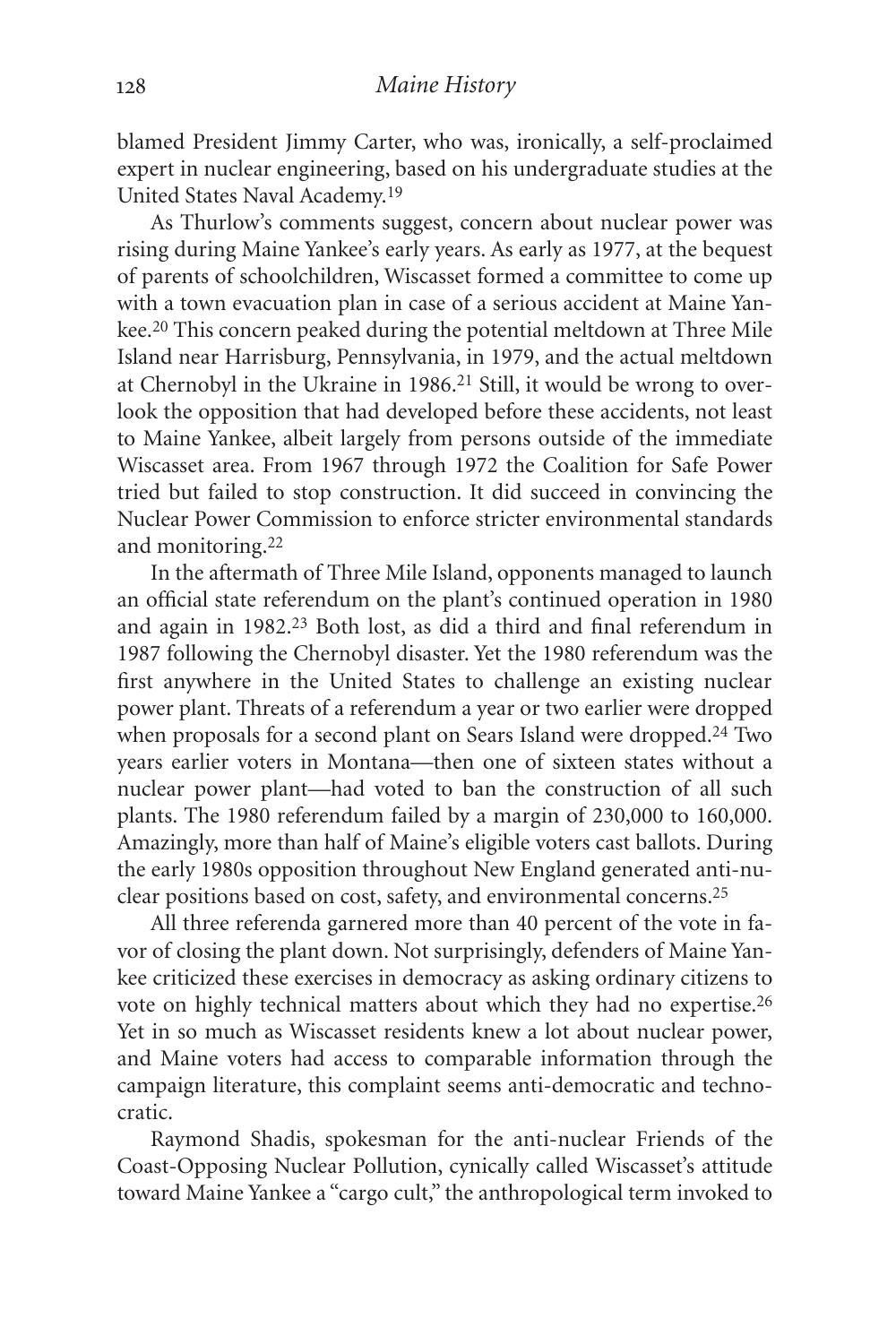

During the 1950s and 1960s, the prevailing attitudes toward nuclear power were overwhelmingly optimistic. As depicted in these cartoons, consumers and producers alike believed that nuclear power would provide safe and reliable power at a dramatically reduced cost. This optimism eroded in the wake of the Three Mile Island disaster and growing concerns over the disposal of spent fuel rods and radioactive material. *Maine Historical Society Collections*.

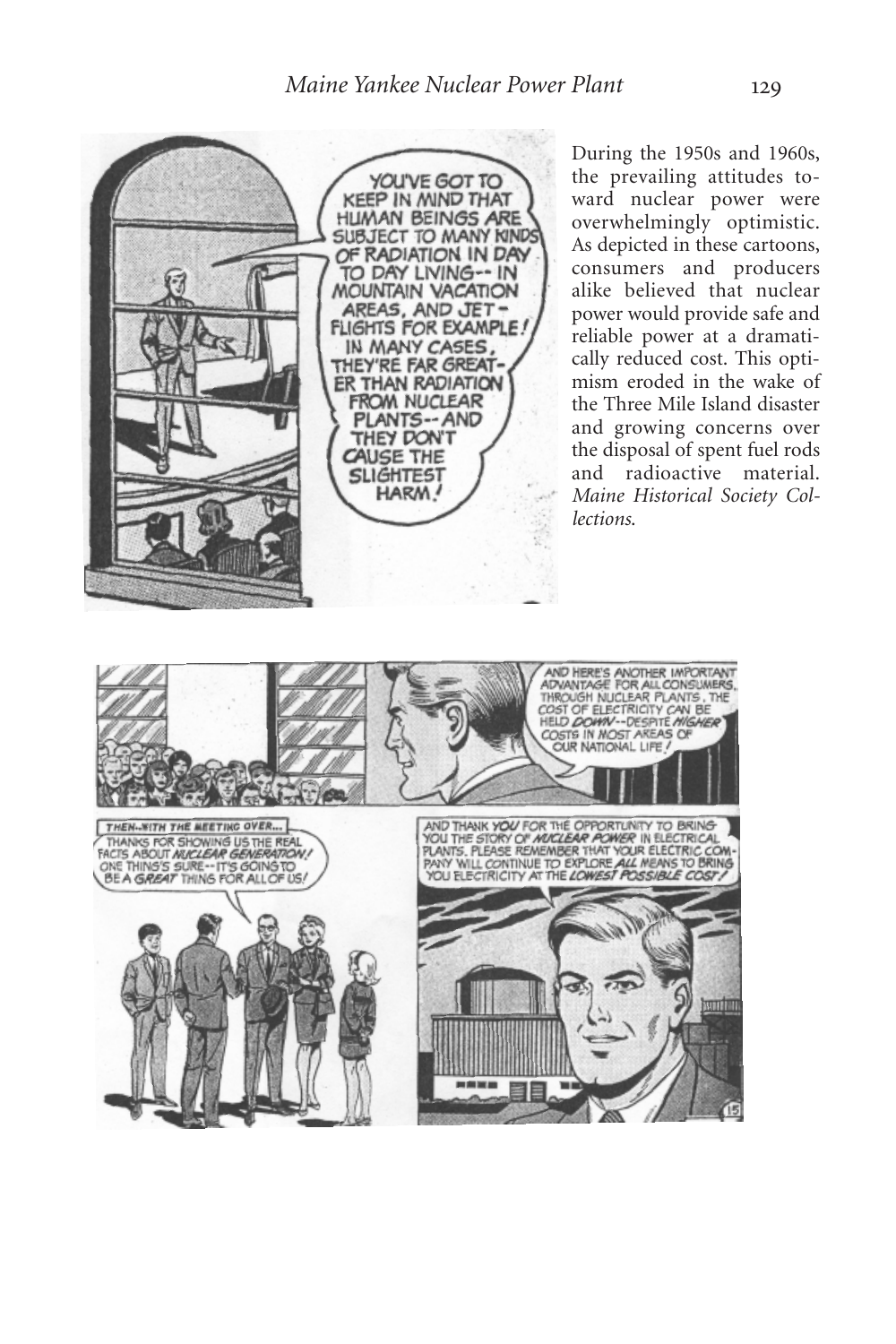characterize a group's willingness to worship a god in return for its "bounty."27 Thus others' characterization of the plant as a veritable utopia was for Shadis and his fellow critics the very opposite: the plant was an anti-utopia, or dystopia. Residents of Vernon, Vermont, simultaneously attributed opposition to Vermont Yankee to those "from away," be they recent arrivals in town or city folks. This naturally reduced the legitimacy of the critiques, regardless of actual facts and figures. Shadis, however, lived on a farm in Edgecomb, only two miles from Maine Yankee.28

In fact, Maine Yankee's opponents ultimately, if indirectly, prevailed years later when the plant's owners decided to close it down for financial and safety reasons—reasons espoused by the opponents years before. In 1994 officials discovered cracks in the plant's steam generator tubes, and repairs required a year-long shutdown. In 1996 the plant was closed again, and in the following year its owners concluded that the recent passage of Maine's electric restructuring and deregulation legislation made it impossible to operate at a profit, as its monopoly status had been ended. Cheaper electricity could now flow across the state's borders.

#### **Closing Maine Yankee**

Some of these problems would surely have been discovered in due course, but an anonymous letter sent in 1995 by someone claming to be an employee with extensive inside knowledge triggered safety inspections by the Nuclear Regulatory Commission. The letter alleged that "engineers manipulated computer simulations and codes to hide potentially serious deficiencies in the reactor's emergency-cooling system."29 The writer contended that the faulty data and simulations demonstrated that the plant could safely operate at higher power outputs—outputs requiring increased license power levels—when in fact that was a risky strategy.

Commission investigations confirmed these allegations and blamed them, along with other safety and maintenance problems, "on the 'lack of a questioning culture' among managers, who placed cost savings ahead of safety improvements." After the report came out, Maine Yankee's computer "crashed for two days, eight workers were exposed to radioactive gas in the spent fuel area, and a radioactive chair was discovered at the guard station." Additional reviews discovered that the plant had been improperly built, with "redundant" electrical cables having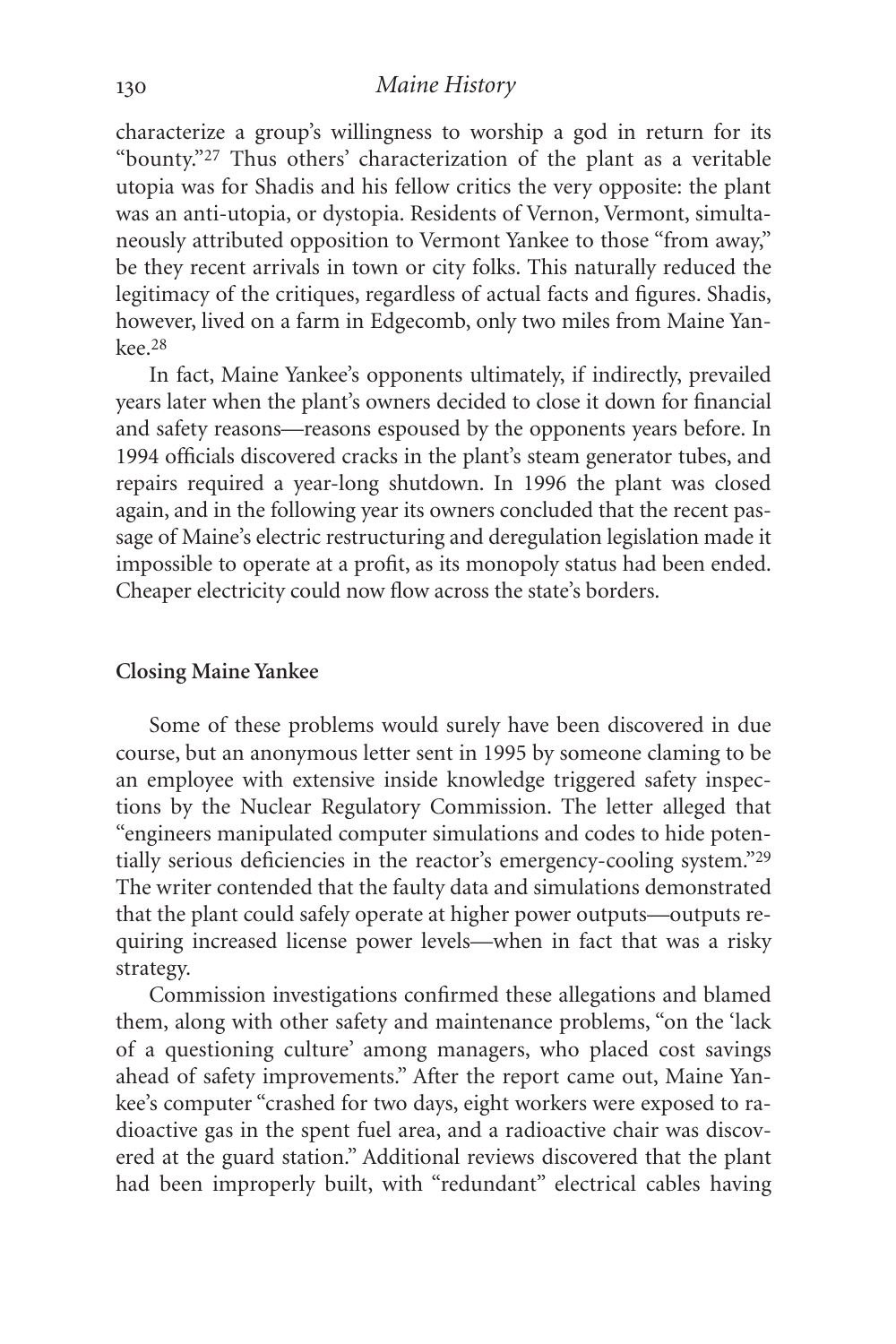been "improperly separated." In 1997 the Nuclear Regulatory Commission cited Maine Yankee as among the country's worst run nuclear plants.30 All of these developments led to the resignation of the company's president and to the board of directors' decision to close the plant, unless a buyer could be found. That decision was greeted enthusiastically by most residents of the adjoining areas.

Not surprisingly, there were no buyers. Officials hoped to dismantle the plant for use elsewhere, but they found no buyers for this approach either, despite an Internet site that attracted 70,000 visits—this at a time when the Internet was relatively new and nowhere as widely used as now. Once the decision to close had been made, an eight-year \$500 million decommissioning process began in 1997.31

In terms of both safety and budget, this process has gone very well. In 2000 workers began gutting some of the plant's structures; in 2003 the plant's reactor section was put on a barge and shipped to a secure waste facility in Barnwell, South Carolina. On September 17, 2004, the plant's containment building was demolished by explosives, the first such demolition in the history of nuclear power. At 150 feet tall, the dome was too large to be taken apart mechanically. A local newspaper reported approximately 400 people present and that "the mood on site ... was much like a wake before a funeral," though both friends and foes alike "burst into applause."32

Longtime critics of Maine Yankee like *Boston Globe* columnist David Nyhan had predicted a dismal scenario that would only confirm the mistake of building the plant in the first place. Nyhan extended his pessimism to the Seabrook Station nuclear plant in New Hampshire that had finally opened in 1990. He lamented that "the meltdown of the nuclear power industry is far more costly and life-threatening than it ever had to be," thanks to those politicians and corporate officials who denied the economic and environmental facts of life. "Now Seabrook is a Wiscasset in waiting," Nyhan concluded, "like 100 other nuclear dinosaurs whose deadly tails will threaten our offspring a thousand generations hence."<sup>33</sup> Ironically, an article in Nyhan's own paper four years earlier had briefly drawn a picture of the town of Seabrook akin to that of Wiscasset: "From the Atlantic shores of Seabrook, New Hampshire, the almost postcard New England view captures the town's contrast: modern concrete buildings of a nuclear power plant against the wooden decks, grassy beach, and private boats."34

Where Maine Yankee was built within budget and on time, Seabrook was completed years behind schedule and billions of dollars over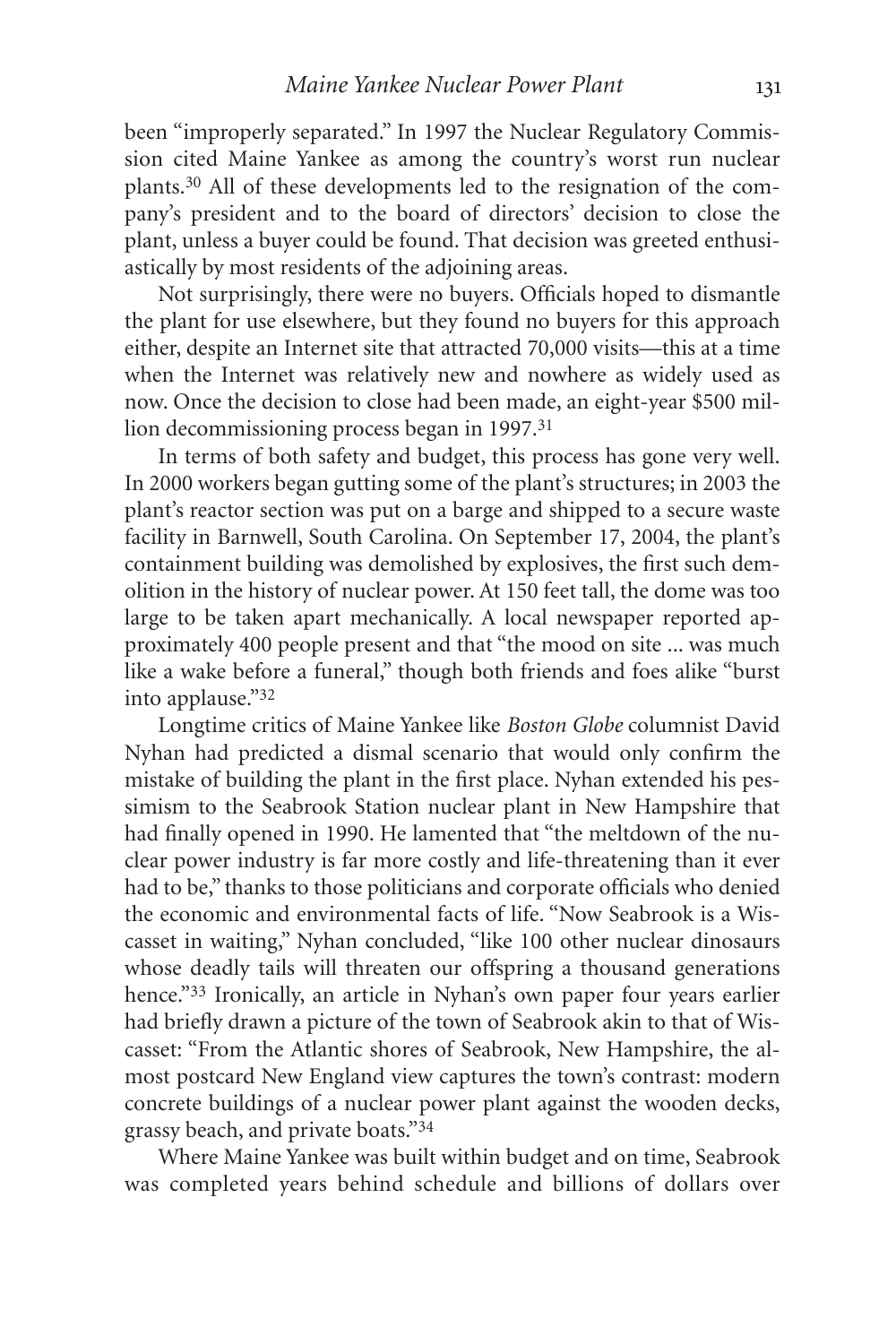budget. For those reasons the planned two reactors were scaled back to one—and that cost \$6.6 billion dollars. More protests surrounded the plant than any other in the region and, for that matter, perhaps in the entire nation.35

But Nyhan may have been unduly pessimistic about Maine Yankee, at least in terms of safety. Radioactive material removal continued until 2005, when grass was planted over the area's 800 acres. With so much accomplished, the Nuclear Regulatory Commission then amended Maine Yankee's license, reducing the amount of land under license to the twelve-acre independent Spent Fuel Storage Installation on Bailey Point Peninsula in Wiscasset.36

Maine Yankee's remaining task was to store and eventually dispose of the 1,434 spent fuel rods temporarily locked away on Bailey Point. These rods remain toxic for thousands of years. Because of long unresolved political issues surrounding the designated Yucca Mountain storage facility in Nevada, 100 miles from Las Vegas, the storage process could take years, even decades. Many residents of Nevada, and most of its top officials, now oppose ever using that locale. Indeed, John Baldacci, Maine's current governor, has argued that a second such site must be found and opened to accommodate the metric tons now being stored in temporary facilities in Maine and elsewhere—an amount that already exceeds the 70,000 metric tons designated for Yucca Mountain. To make matters worse, Mainers are still paying storage costs that, by the end of 2007, totaled over \$189 million, with no end in sight.37

The United States Department of Energy had signed a contract with all American commercial nuclear plant owners to have a disposal facility open and receiving spent fuel as needed by January 31, 1998. Consequently, Maine Yankee Atomic Power Company and its sister decommissioned Yankee Atomic Power Company plants—Connecticut Yankee and Massachusetts Yankee Rowe—are in the midst of lawsuits against the federal government for its failure to remove the spent nuclear fuel from these three sites. In 2006 the United States Federal Court of Claims awarded \$143 million to those three plants in what might well be the first of several such allocations, but the federal government is appealing.38

#### **Life After Maine Yankee**

The decision to close the plant prompted a variety of proposals for redeveloping the site (apart from the area containing the spent fuel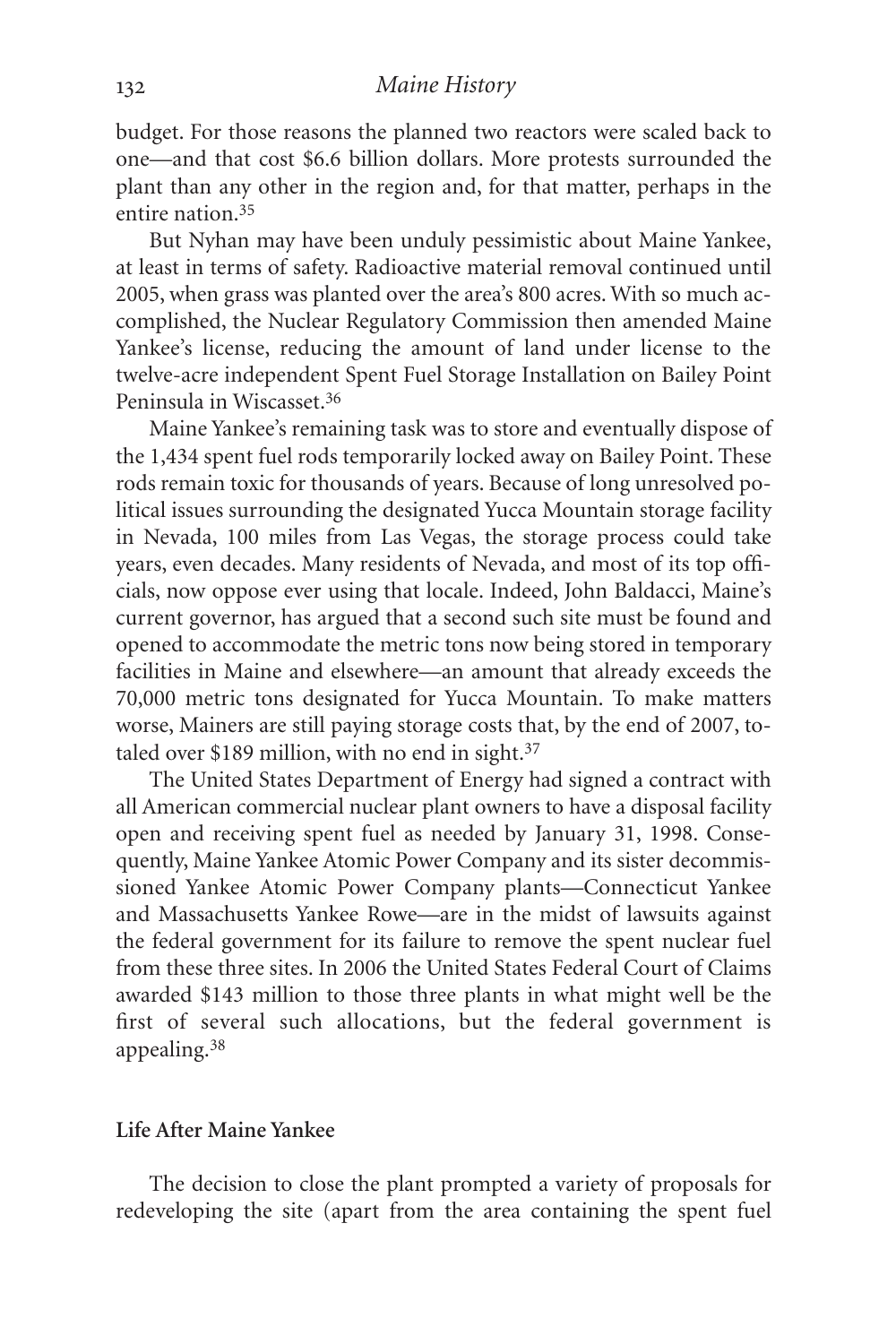rods). In 1998 some suggested a huge natural gas plant that, in one scenario, would utilize pipelines connecting Maine to Sable Island off Nova Scotia. Under this plan, the transmission lines would remain but the buildings would be torn down and the turbines and generators sold. The site's access to large volumes of water was crucial. This proposal even had the support of anti-nuclear activist Raymond Shadis, who called it "a grand idea." Wiscasset's own Town Planner, Dan Thompson, was equally enthusiastic and saw such a facility as a key to a possible industrial park. The plan, however, did not materialize.39

In 2003 a group suggested using the area to scrap surplus government ships, a process that would have included removing contaminants and toxic materials and then crushing the steel to be recycled. Several of the area's features seem relevant: excellent roads; first-rate municipal water and sewer treatment facilities; equally fine boat, barge, and rail access; and a nearby small airport. This prompted opposition from environmentalists concerned with the lack of seaworthiness of such vessels and the prospect of accidents in narrow channels, plus the danger of toxic contaminants released into pristine waters. 40

In 2006 a company called National Resources of Greenwich, Connecticut, purchased the plant site along with a 431-acre buffer zone. The company has two projects underway: on the buffer zone there will be "an office and technology park," while the power plant "eyesore is being turned into eye candy—an old-fashioned waterfront village" to be filled with fine restaurants, microbreweries, upscale stores, art galleries, condominiums, and cottages, and 281 slips for those who wish to park their boats in the river." The state-of-the-art marina will include a repair and retrofit yard and storage facilities, and will be open to vessels of all sizes. This Point East Maritime Village will be a tribute to both a former Wiscasset summer colony and the town's maritime past.41

Notwithstanding these projects, in November 2007 the same company offered Wiscasset voters, through four separate ordinances, the prospect of building a new \$1.5 billion 700 megawatt coal-fired gasification plant on the site of the former reactor. This would have provided a considerable increase in the community's tax base following the loss of most of Maine Yankee's contribution. According to Scott Houldin, the proposed project's manager, the plant would hardly resemble the stereotypical coal-plant spewing pollutants into the air. "We don't burn coal," he said. "We create gas from the coal and then that gas is cleaned"—to such an extent that the plant would actually reduce the state's total air emissions. The site was attractive because of its electrical transmission infrastructure and its rail and deep water access. However, according to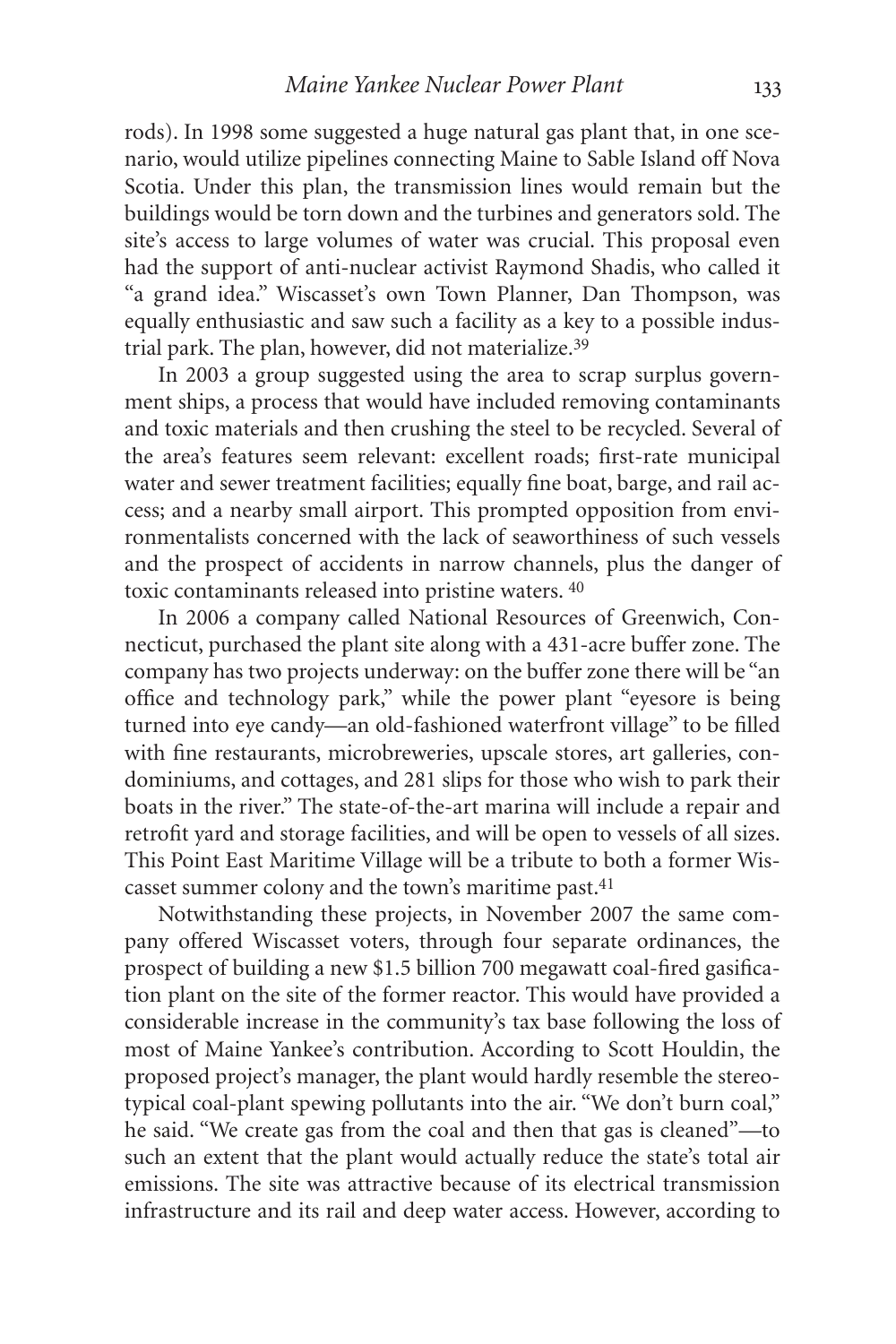#### *Maine History*

the environmentally sensitive Maine People's Alliance — whose phone canvass team competed with the company's own — the project would have "a 400-foot barge of coal . . . up the Sheepscot River daily to feed the plant's appetite for coal, turning the river into a barge canal, crippling the local lobster industry, and potentially harming the shellfish and worming industries as well." Meanwhile, the plant would have "released twenty-two pounds of mercury into the air each year, more than any other facility in Maine." Other critics contended that the kind of clean diesel fuel to be produced would not lower greenhouse gases because the diesel would be made out of coal, not biomass. Additional critics faulted the proposed plant's 230-foot height and visual impact on the community. Following outright protests that included a parade of thirty lobster boats whose owners feared damage to their livelihood, all four ballot questions were rejected.42

In the years since Maine Yankee closed down, there has been a resurgence of interest in nuclear power to offset the environmental damages and financial costs associated with coal and oil production in the United States. An analysis of global warming type pollution in Maine between 1990 and 2004 concluded that it had increased by twenty-four percent, thanks in part to expanded use of natural gas to make the electricity that replaced the power generated by Maine Yankee until it closed. State fossil fuel consumption was the principal basis on which the study was done.<sup>43</sup>

Proponents of wind, water, and solar power have certainly demonstrated the practicality of those alternative energy sources, but they have not persuaded a majority of Americans that any (or, for that matter, all three) could possibly substitute for traditional energy sources or could possibly replace nuclear power. The George W. Bush Administration made the revival of nuclear power a component of its energy policy, and fears of nuclear power accidents have diminished in many quarters. France's nuclear industry has been tremendously successful in terms of productive capacity, providing 80 percent of the nation's electricity.44 But despite this success, Electricité de France has been plagued by financial problems—problems that have compounded with the increased cost of storing radioactive material.45

Despite the virtual shutdown of the industry in recent decades in terms of new construction, nuclear power still generates about 20 percent of the electricity in the United States. There are currently 104 nuclear power reactors in operation in this country, the last one coming online in 1996, its construction having begun back in 1973. By contrast, 21 companies now expect to seek permission to build 34 new plants, ranging from New York to Texas to Idaho, and factories are being built in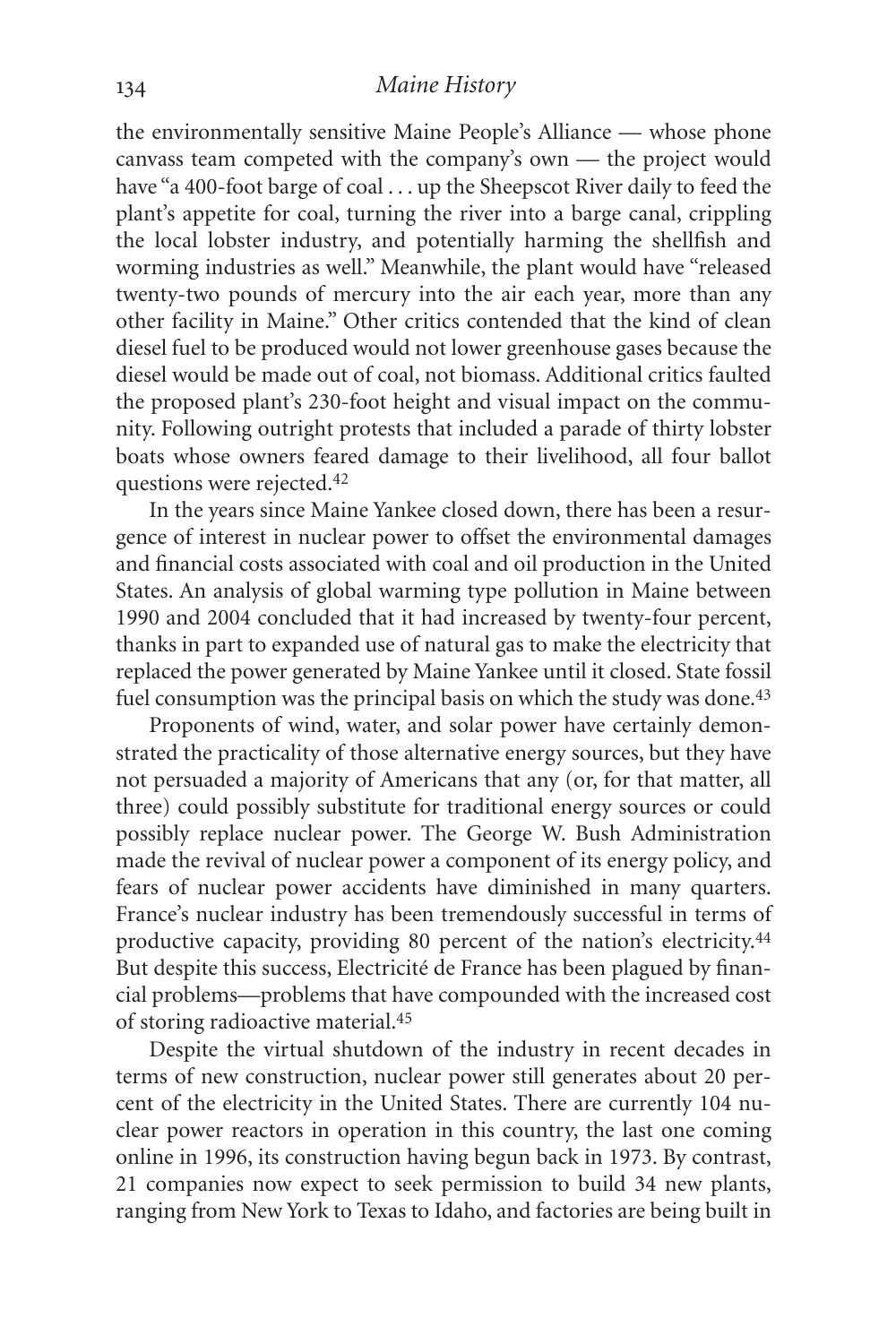Indiana and Louisiana to manufacture plant parts. Much of the renewed interest derives from the Energy Policy Act of 2005, which "is stuffed with generous subsidies for nuclear power and other alternatives to fossil fuels." As the head of General Electric, Jeffrey Immelt, has argued, "it's hard to believe simultaneously in energy security and reduction of greenhouse gas emissions without believing in nuclear power."46

Increasing numbers of environmentalists are conceding this point, among them the famous Stewart Brand, creator of *The Whole Earth Catalog*. Brand confessed to his traditional opponents: "I'm sorry. I was wrong, you were right. I'm sorry."47

Ironically, the preponderance of aging plants is a barrier to nuclear power's resurgence in the United States. In order to maintain a 20 percent share in electricity generation, replacement plants will have to be built fairly soon. There are also such mundane challenges as the rising cost of steel and concrete and the diminished number of qualified welders.48

Some advocates for an American "nuclear renaissance" believe that increasing the capacity and/or the operating life of existing plants is the most practical measure and certainly a complement to the building of any outright new plants. As of 2004, eight years after the last new plant had been completed, this process had increased the output of the nation's nuclear power plants "by the equivalent of twenty-four new plants." 49

One possible new—or, more precisely, partially new—plant could be the presently dismantled Unit 2 of Seabrook Station. Although there are no plans to reopen Unit 2, opponents of any revival have made their concerns amply known. At the fortieth anniversary of the Seacoast Anti-Pollution League in 2008, they contended that nuclear power remains obsolete and that renewable energy is still the wave of the future. They note that "FPL Energy, owner and operator of Seabrook Station, is the largest provider of wind energy and has the largest solar fields in the country." So why not use that expertise instead?50

In addition, opponents of Vermont Yankee want to shut it down because of safety concerns. In August 2007 the plant's cooling tower collapsed, the apparent result of rotting wooden timbers that had not been properly inspected. No radioactivity was released, but this accident took place just as the plant's owners had applied to the Nuclear Regulatory Commission (NRC) for a twenty-year extension of its license beyond its 2012 expiration date. Key opponents include longtime Maine Yankee critic Raymond Shadis, who contends that the aging plant has other structural problems. Should the NRC, as likely, grant the extension—it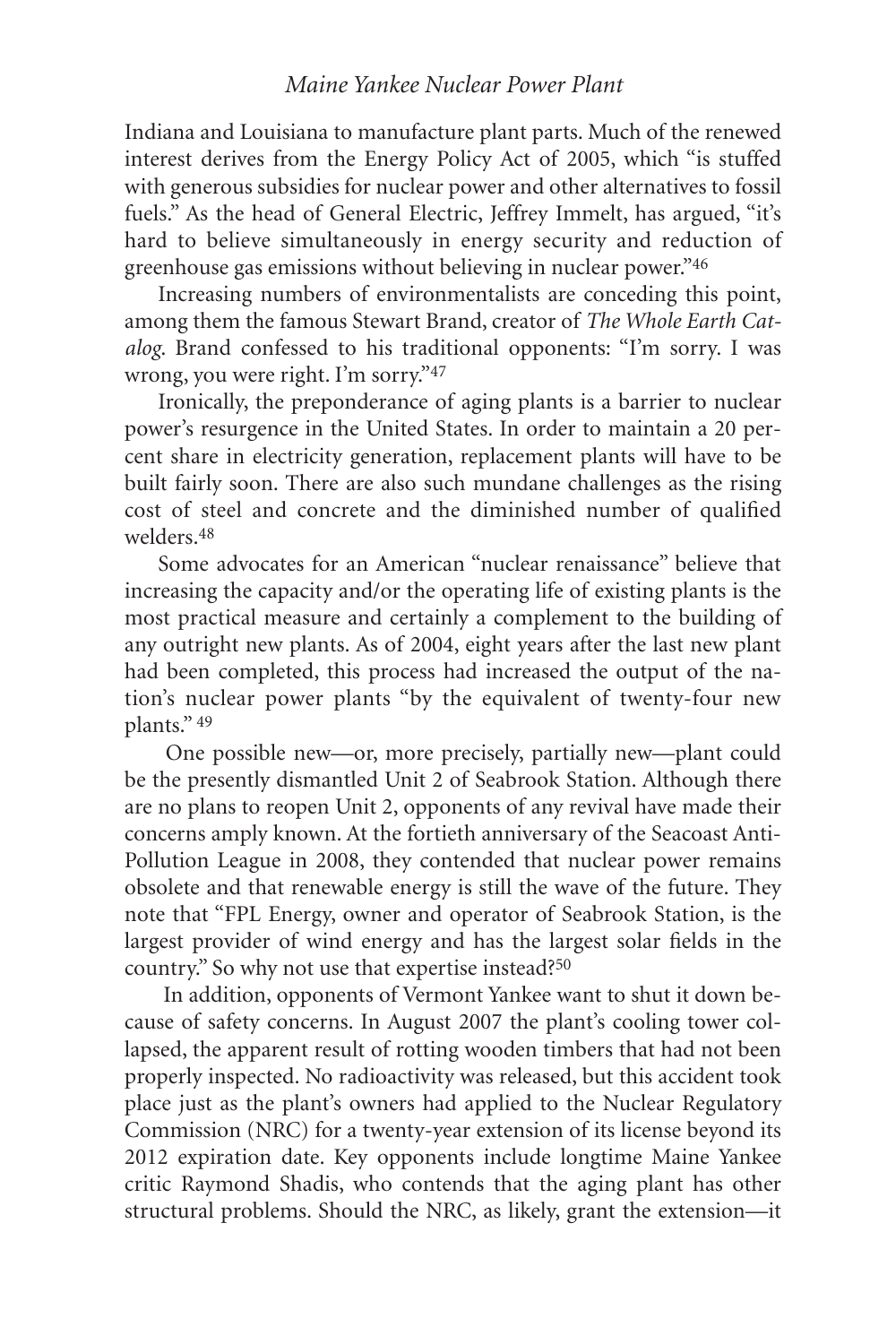has never rejected one and has approved dozens throughout the country—the state of Vermont may still oppose it. Meanwhile Vermont Yankee provides a third of the state's electrical generation and the same dilemma that converted Stewart Brand confronts residents of perhaps the most environmentally conscious of all of the fifty states. As a *New York Times* reporter noted recently, at present Vermont has "only one commercial wind farm, eleven turbines along a mountain ridge. They have less than one percent of the capacity of Vermont Yankee," itself a relatively small nuclear power plant.<sup>51</sup> Should we be surprised that Maine Yankee's most passionate defenders have made the same point in denouncing that plant's closure?

To be sure, the possibility of another nuclear power plant catastrophe or, perhaps worse, a terrorist attack on a safely operating plant cannot be ruled out. But retrospective analysis of the Three Mile Island (TMI) disaster reveals a personnel and a public relations failure rather than a nuclear catastrophe akin to Chernobyl. In fact, in confirmation of the arguments made by the fictional John Blaine quoted above, the radiation exposure "even in the most extreme cases" was less than what "anyone living in the area receives from natural sources."52

Equally important, decline of the nation's nuclear power industry preceded, and so was not caused by, TMI. Where in 1974 President Richard Nixon predicted 1,000 commercial nuclear reactors by the end of the twentieth century, "only 250 were ever ordered, only 170 filed for permits, [and] just 130 opened." Causes of this decline included unexpected building delays and shutdowns, high costs, high interest rates, protests, and, unexpectedly, reduced electricity demand. In sum, TMI "didn't kill the nuclear dream" but instead was "just another nail in the coffin."53

It has by now become the conventional wisdom that nuclear power's coffin also contained the remains of self-proclaimed "experts" in the field, whose overly optimistic scenarios received richly deserved burials. Meanwhile the three referenda on Maine Yankee in the 1980s are often characterized as demonstrating the superior common-sense wisdom of ordinary citizens—not least, tough-minded, skeptical Mainers who could cut through the baseless promises of persistently cheap and effective power held out by those often arrogant experts. But this picture is too simplistic.

As historian Brian Balogh demonstrated in his 1991 *Chain Reaction: Expert Debate and Public Participation in American Commercial Nuclear Power, 1945-1975*, the fading of these experts' luster steadily gave rise to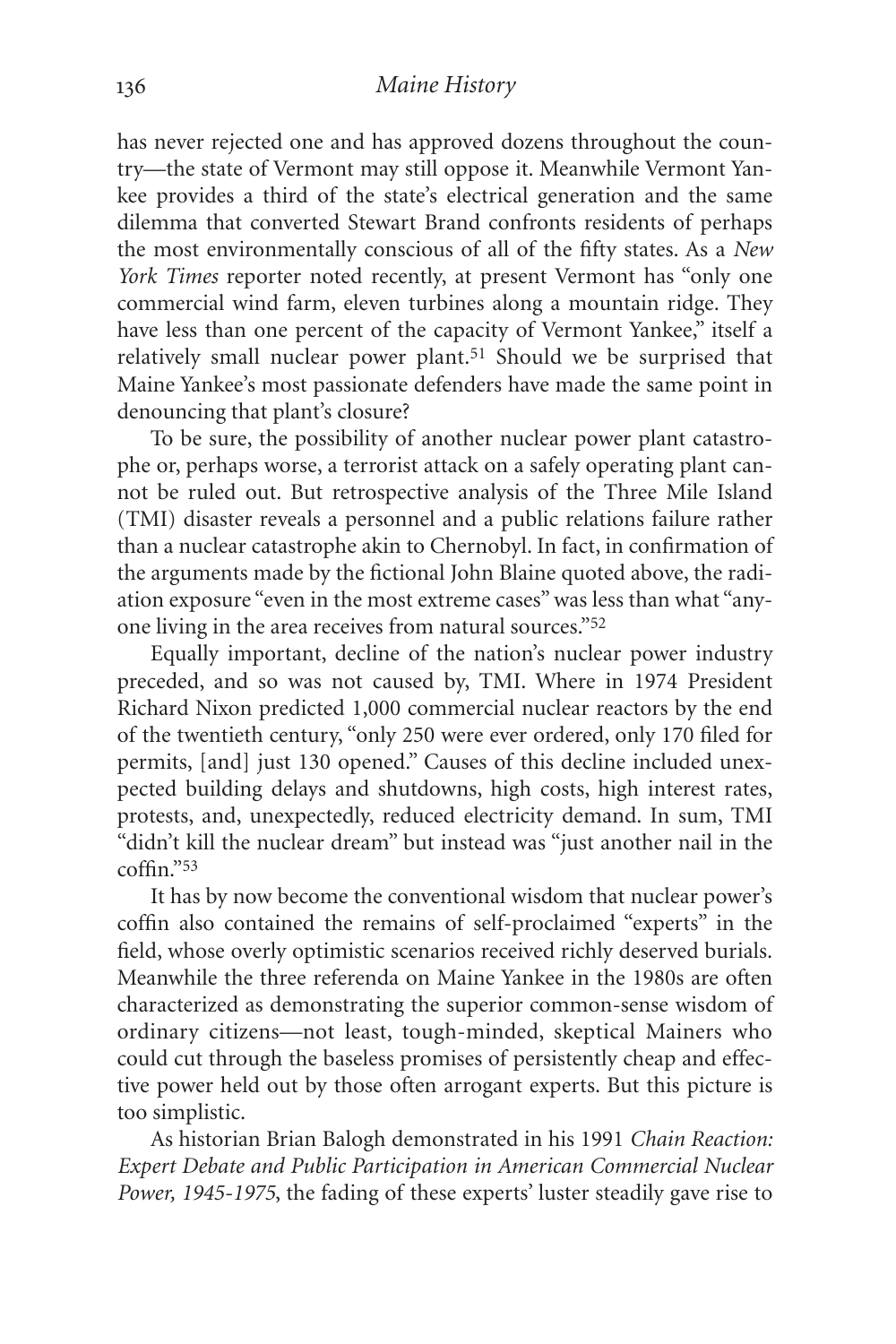the arrival of other experts. The latter's ranks included not only other engineers and scientists without the common ties to the nuclear power industry and government regulatory agencies but also "competing" experts in biology, economics, environmental studies, and public health. Alas, this "counter" expertise did not usually lead to improved public policy formulations or legislation or regulation. Far from it. The naïve traditional expectations of eventual consensus among experts, comparable to the naïve one-time expectations of nuclear power being "too cheap to meter," fell apart amid debate and dissent. In addition, the collapse of Communism and of the Soviet Union in the late 1980s and early 1990s undermined the historic reliance in the United States upon "national security" concerns as a means of imposing consensus. Moreover, the steady fading of the luster and influence of the physicists and other nuclear power experts associated with the Manhattan Project also undermined that once bedrock faith in experts in this area.<sup>54</sup>

Growing public skepticism, protest, and opposition, as with Maine Yankee, must be placed in this more complex context. Critical though it surely was, public dissent alone did not turn the tide against nuclear power and its once untouchable decision makers. As one reviewer phrases Balogh's argument, "the result was a political Catch-22. Experts were always in demand for their authority, but the more they became involved the less creditable they seemed. Nevertheless, no substitute for expertise has yet been found."55 Instead, the political considerations that had always been critical to the nation's nuclear power, far from diminishing, remained as powerful as ever.

This is not to suggest that Maine Yankee should have remained open in the face of the technical, environmental, and financial challenges that confronted its owners and operators in its final years of operation. It is, however, to suggest that just as Maine Yankee was hardly a genuine technological utopia at any time, neither was it ever a full-fledged technological dystopia. Rather, its history reflects both the positive and negative aspects of nuclear power, not just in New England but throughout the country. The utopian promotional rhetoric of the plant's early years must therefore be appreciated as more than fantasy and naïveté—as having some "core" truth to it. Like all serious utopian schemes, the vision of Maine Yankee and of its peer plants in New England and elsewhere must be played back to illuminate the society and the culture that produced it: an America ambivalent about "atoms for peace" and about technology's promise and technology's peril. It would be a healthy legacy of Maine Yankee if the growing skepticism among ordinary Americans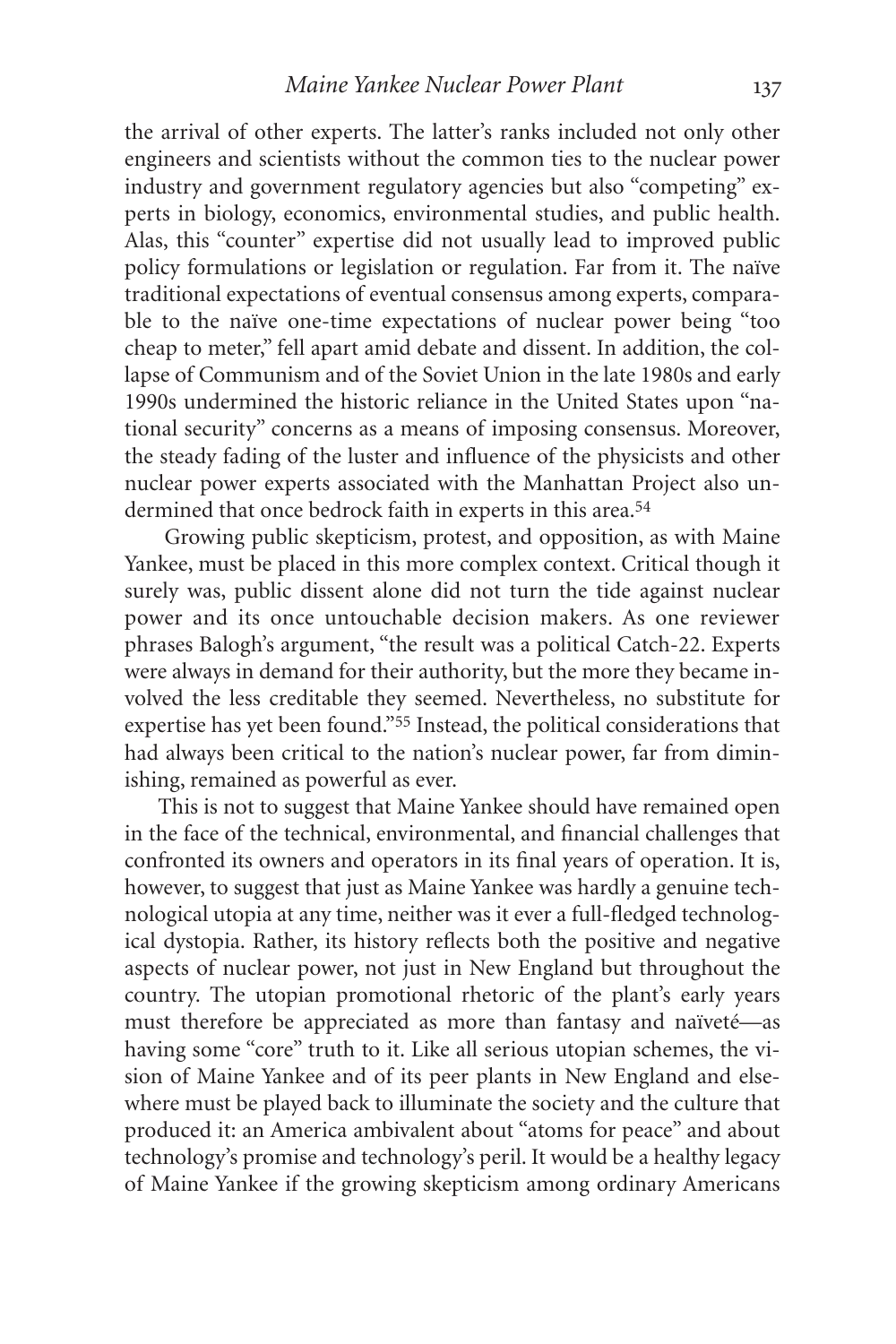over other apocalyptic dystopian visions concerning technologies could be viewed in a more balanced, more sophisticated light.

However, lessons from Maine Yankee *are* being discussed in Maine itself, and by proponents of a new nuclear plant in, of all places, Wiscasset and possibly elsewhere in the state. In addition to the familiar arguments that nuclear power is environmentally friendly, that Maine "is at the end of all fossil fuel pipelines" — and so will always be paying more than most other states — and that renewables like solar, wind, wood, biomass, and tidal power can never provide more than a small fraction of the state's energy needs, the traditional stumbling blocks of nuclear waste storage and of reactor rod reprocessing have been partially removed. France in particular has pioneered in these areas, and its nuclear plants have convincing safety records. Today's nuclear power plants require less potentially fallible mechanisms. In addition, the 2005 Energy Policy Act allows for streamlining of the application process for new plants, and plants can now be built much more quickly than decades ago. But all such initiatives must nevertheless come from Mainers familiar with Maine Yankee's history and its fate, since those "from away" have far less interest in enhancing Maine's energy and environmental futures. In these ways, Maine Yankee may be a form of "living history."56

*I would like to thank Richard Hill, Professor of Mechanical Engineering Emeritus, University of Maine, and Mel Johnson, Reference Librarian, University of Maine, for their invaluable assistance in the completion of this article.*

#### **NOTES**

1. Other owners included North East Utilities and New England Electric System, both at 20%; Bangor Hydro Electric at 7%; Maine Public Service Company at 5%. The remaining 10% was shared among six other New England utility firms.

2. "Maine Yankee Facts" (Augusta: Maine Yankee Atomic Power Company, circa 1970, 1971, or 1972), 1; no author listed. From the collections of the Maine State Museum, Augusta.

3. Lewis Strauss quoted in Brian Balogh, *Chain Reaction: Expert Debate and Public Participation in American Commercial Nuclear Power, 1945-1975* (New York: Cambridge University Press, 1991), 113. The same claim was made in the 1930s by those advocating rural electrification, especially but not exclusively in the Tennessee Valley Authority.

4. "The Yankee Story" (Boston: Maine Yankee Atomic Electric Power, no date but seventh edition of original 1960 edition), 1, 2; no author listed. From the collections of the Maine State Museum, Augusta.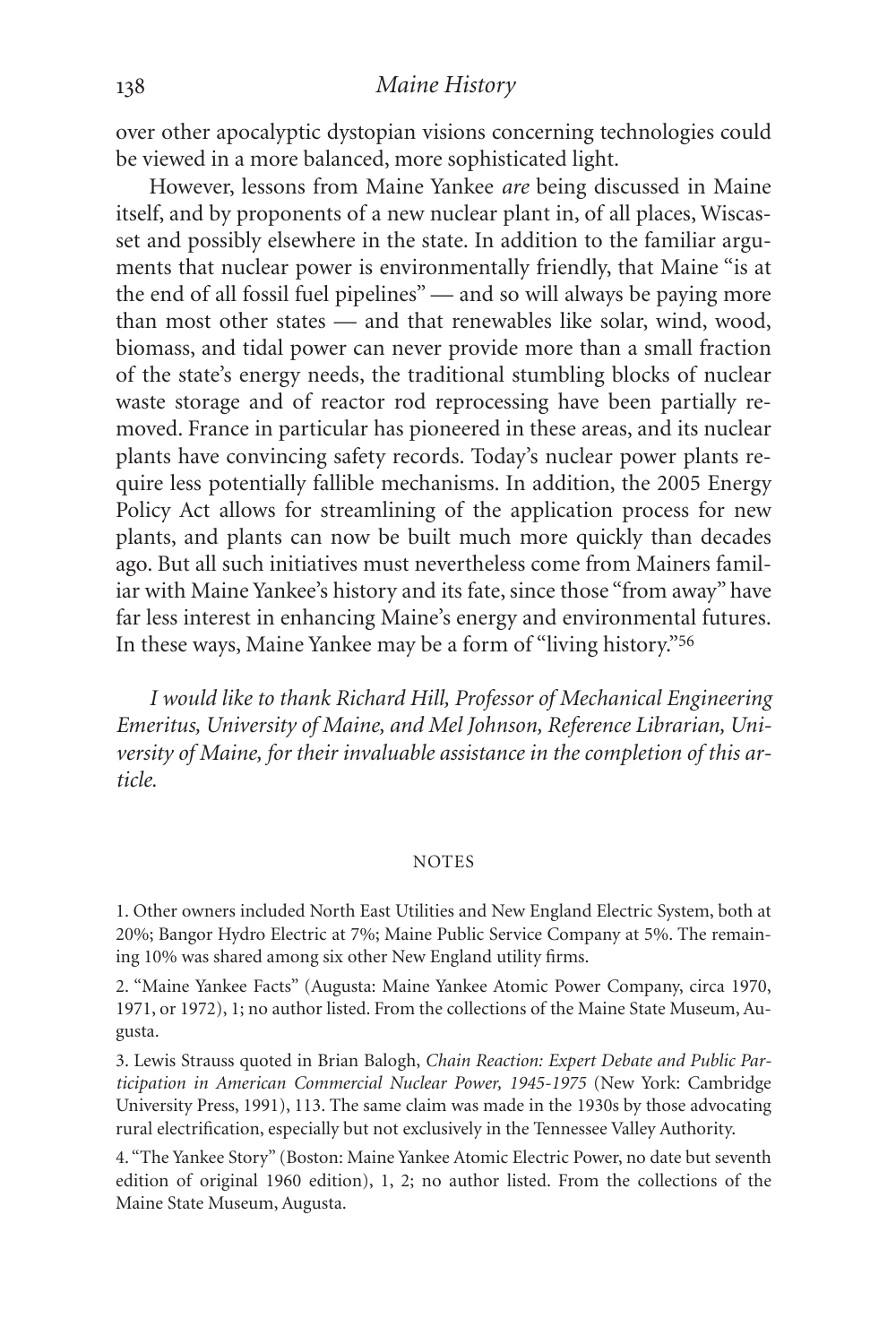5. There is no publication date, but the cartoons that comprise most of the brochure have a 1968 copyright date. Maine Yankee Atomic Power Company of Augusta is listed as the de facto publisher, but the contents suggest that the brochure might have a generic publication applicable to all nuclear power construction and operation companies of the era. Only three pages-two in the middle plus the last page, showing the actual and planned company plant-are not generic in nature and lack cartoons.

6. "The Atom, Electricity, and You!" (Augusta: Maine Yankee Atomic Power Company, circa 1968), 1; no author listed. From the collections of the Maine State Museum, Augusta.

7. Ibid., 3.

8. Ibid., 6, 7.

9. Ibid., 10.

10. Ibid., 11; italics theirs.

11. Ibid., 11, 13 italics theirs, 15 italics theirs.

12. Richard C. Hill, unpublished letter to the *Bangor Daily News*, January 7, 2008, in reply to Ernie Hilton, "Nuclear Power Not the Solution," *Bangor Daily New*s, January 7, 2008, A7.

13. John Chester quoted in Carey Goldberg, "In a Post-Nuclear Town, Some Adjustments Hurt," *New York Times*, July 14, 1998, Judy Flanagan quoted in Ann S. Kim, "Maine Yankee's Dome Coming Down This Week," *Maine Sunday Telegram*, September 12, 2004, A14.

14. Bryan Selee quoted in Kim, A14.

15. All quotations are from Warren E. Leary, "Vermont Nuclear Plant, Despite Problems, Brings Prosperity to Town," Newport (Rhode Island) *Daily News*, May 8, 1974, 31; other papers carrying shorter versions of the same AP article include the Portsmouth, New Hampshire, *Portsmouth Herald*, April 29, 1974, and the Nashua, New Hampshire, *Telegraph*, May 1, 1974.

16. "Wiscasset Invites You," 5th ed. (Wiscasset, ME: no publisher, no date) 5; From the collections of the Maine State Museum, Augusta.

17. Wiscasset, Maine: Maine Yankee Energy Information Center, circa 1980; italics theirs; from the collections of the Maine State Museum, Augusta.

18. See Steven Del Sesto, "Wasn't the Future of Nuclear Engineering Wonderful?" in *Imagining Tomorrow: History, Technology, and the American Future*, ed. Joseph J. Corn (Cambridge: MIT Press, 1986), 58-76.

19. All quotations come from "Maine's Nuclear Plant, Age Five, Is Accident Free," Nashua, New Hampshire, *Telegraph*, December 29, 1977.

20. See Arthur Young, "Wiscasset Readies Evacuation Plan," *Kennebec Journal*, April 12, 1977, 14. But see also Betty Potter, "Planner Expresses Doubts on Evacuation Plan," K*ennebec Journal*, September 21, 1977, 20.

21. On Three Mile Island, see the still important accounts by John L. Campbell, *Collapse of an Industry: Nuclear Power and the Contradictions of U.S. Policy* (Ithaca, NY: Cornell University Press, 1988), and Edward J. Walsh, *Democracy in the Shadows: Citizen Mobilization in the Wake of the Accident at Three Mile Island* (Westport, CT: Greenwood Press, 1988). See also the fine summary in David Whitford, "Going Nuclear," *Fortune*, 156 (Au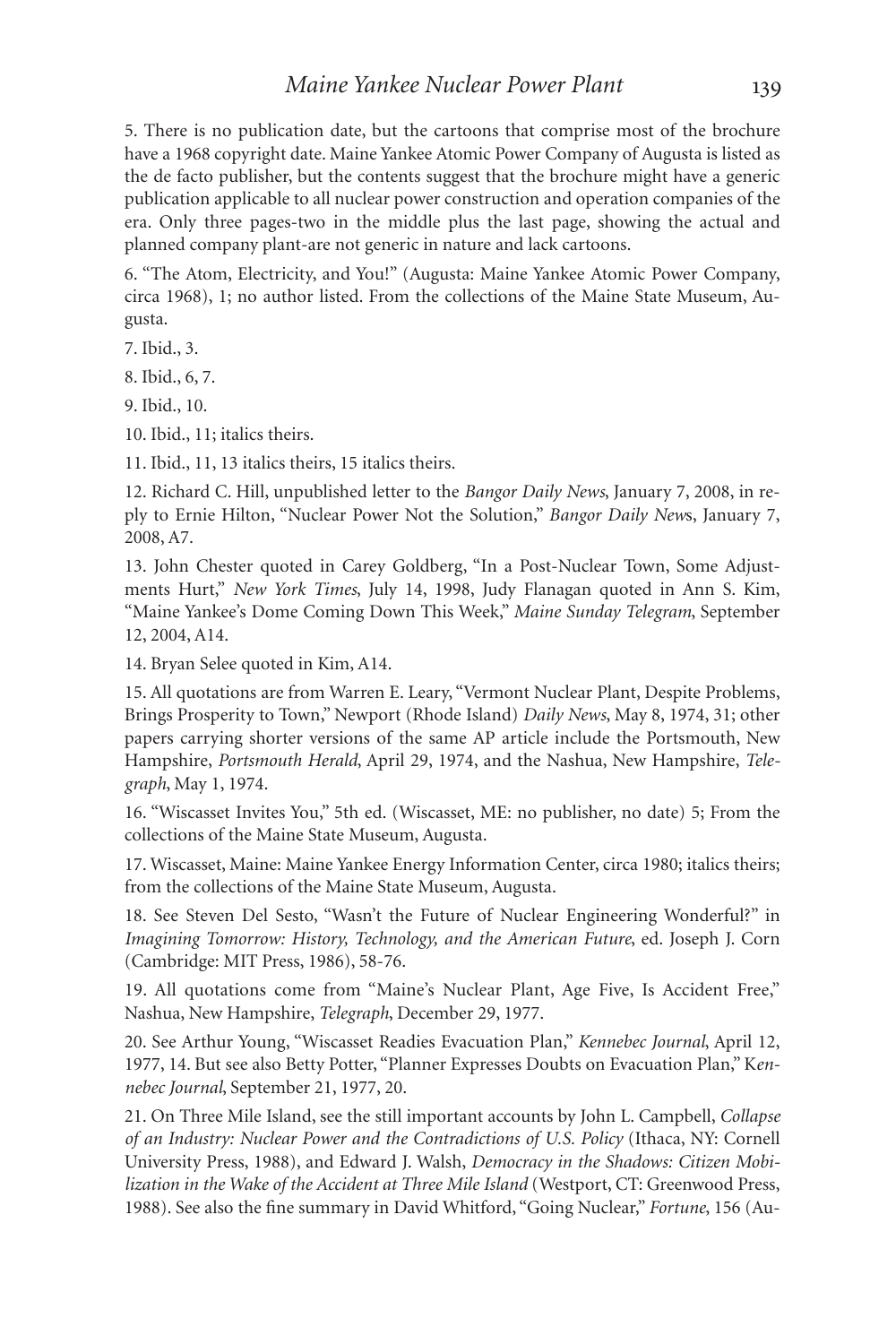gust 6, 2007), 46. By contrast, Joseph G. Morone and Edward J. Woodhouse, *The Demise of Nuclear Energy? Lessons for Democratic Control of Technology* (New Haven, CT: Yale University Press, 1989), attribute the demise of nuclear energy in the United States in the wake of TMI and less serious malfunctions elsewhere to the wrong choice of reactors. For them, a "technical fix" would solve all problems.

22. See, for example, "AEC Environmental Ruling Could Stop Yankee Plant," *Daily Kennebec Journal*, September 2, 1971.

23. On the 1982 referendum, see Michael Harris, "Maine Vote May Pull Plug on Nuclear Power Station," *Toronto Globe and Mail*, November 1 1982, 10.

24. See "Maine's Nuclear Plant, Age Five, Is Accident Free," Nashua, New Hampshire, *Telegraph*, December 29, 1977, 13.

25. On the referendum, see Michael Knight, "Maine Votes to Keep Its Nuclear Plant," *New York Times*, September 23, 1980, A1; and "Yankee, Yes," *Time*, October 29, 1980. The margin of victory in 1982 was smaller: 56% to 44%. On this opposition, see Jerry Ackerman, "Nuclear Power Pulling Up Short: After 20 Years in the Fast Lane, It's Hobbled by Cost, Safety Concerns, and Conservation," *Boston Globe*, March 2, 1982.

26. In defense of experts' hegemony, see James J. Duderstadt and Chihiro Kikuchi, *Nuclear Power: Technology on Trial* (Ann Arbor: University of Michigan Press, 1979, viii and 194-197; the authors were University of Michigan professors of nuclear engineering.

27. Raymond Shadis quoted in Goldberg, "Post-Nuclear Town."

28. See Warren E. Leary, "Vermont Nuclear Plant, Despite Problems, Brings Prosperity to Town," Newport (Rhode Island) *Daily News*, May 8, 1974, 31.

29. Peter N. Spotts, "Federal Probe of Maine Nuclear Plant," *Christian Science Monitor*, December 12, 1995, 4.

30. Colin Woodard, "Nuclear Power: Yankee Yanked," *The Bulletin of the Atomic Scientists*, 53 (November/December 1997), 11. See also Peter Pochina and Tux Turkel, "Is Maine Yankee Worth Repairing?" *Maine Sunday Telegram*, February 9, 1997, 1A, 6A, 7A.

31. On efforts to sell or reuse Maine Yankee, see Turkel, "Maine Yankee Fails to Find a Buyer," *Portland Press Herald*, June 2, 1998, 1C; and "Effort to Reuse Yankee Site Stalls," *Bangor Daily News*, August 5, 2002, B1, B5. For background on the decision to close the plant, see Carroll R. Lee et al., *Report of the Special Committee to the Maine Yankee Board of Directors*, July 30, 1997.

32. Quoted in Charlotte Boynton, "Maine Yankee Dome Toppled," *Boothbay Register*, September 23, 2004. See also Leanne M. Robicheau, "Power Switch: Yankee Dome Leveled," *Bangor Daily News*, Saturday-Sunday, September 18-19, 2004, A1. A9.

33. David Nyhan, "Maine Yankee's Nuclear Albatross," *Boston Globe*, August 22, 1997, A23. See also Walter Griffin, "N-Plant Safety Tops Concerns; Residents Question Waste Monitoring," *Bangor Daily News*, November 7, 1997, 1, on the Nuclear Regulatory Commission's scheduling only one public hearing on the plant's decommissioning process.

34. See Stephanie Plasse, "Community Profile: Seabrook, N.H., A Community with a Major Contrast," *Boston Globe*, July 24, 1993, 39.

35. Randi Goldberg, "Years Don't Erase 'Line in the Sand' at Seabrook," *Maine Sunday Telegram*, April 20, 1997, 14B; Charles Stein, "Economic Life," *Boston Sunday Globe*, November 10, 2002, C1; and especially Henry F. Bedford, *Seabrook Station: Citizen Politics*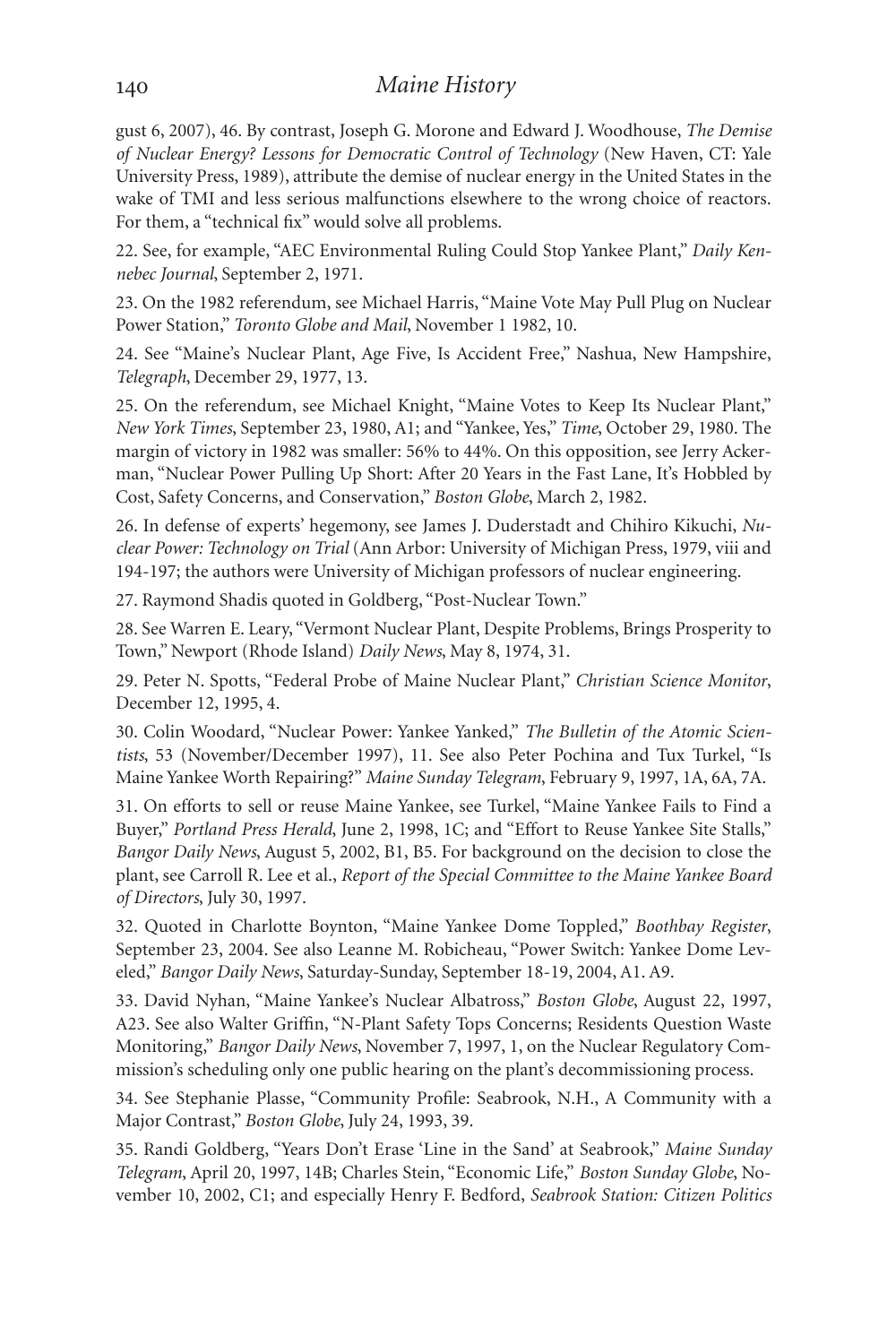*and Nuclear Power* (Amherst: University of Massachusetts Press, 1990). See also Hilton's Op Ed, which focuses on Seabrook, and Hill's unpublished response.

36. On Maine Yankee's complex decommissioning process, see The Maine Yankee Decommissioning Advisory Panel's February 2005 report, *A Model for Public Participation in Nuclear Projects: A Report By the Maine Yankee Community Advisory Panel on Decommissioning*. See also on the decommissioning process worldwide: *Decommissioning Nuclear Facilities*, http://www.world-nuclear.org/info; and *World Nuclear Association: Decommissioning: An Overview*, http://www.world-nuclear.org/info.

37. See Mal Leary, "Mainers Still Paying for N-Plant," *Bangor Daily News*, February 27, 2008, A1, A8; Leary, "State Braces for Possible Battle Over N-Waste," *Bangor Daily News*, June 4, 2008, B1, B5; and H. Hebert, "Nevada Vows to Fight N-Waste Dump Plans," *Bangor Daily News*, June 4, 2008, C8. See also Woodard, "Decommissioning: Remember the Maine Yankee," *Bulletin of the Atomic Scientists*, 57 (January/February 2001), 11-13; Woodard, "Nuclear Waste, Terror and Intrigue," October 4, 2001, Tom Paine, Common Sense.www.tompaine.com/Archive.; Whitford, "Going Nuclear," 52, 54 and Daren Briscoe, "Obama's Nuclear Reservations," *Newsweek*, 152 (December 1, 2008), 48.] In his unpublished January 7, 2008, letter to the *Bangor Daily News*, Hill argues that fears over the cylinders are vastly exaggerated that they have a "structural integrity greater than the stones at Stonehenge" in England.

38. See Bruce Geiselman, *Waste News*, 12 (October 23, 2006), 17; and Hebert, "N-Plants Awarded \$143 Million," *Bangor Daily News*, October 5, 2006, A1, A2.

39. See Jay Davis, "Maine Yankee Site Eyed for Huge Natural Gas Plant," *Maine Times*, January 8, 1998, p. 11. See also Leo Burnett, "Wiscasset Wants Maine Yankee Cleanup Quickened," *Maine Times*, February 17, 2000, 9; and Phyllis Austin, "Maine Yankee Decommissioning Produces an 'Interesting Inquiry,'" *Maine Times*, March 28, 2002, 4.

40. Charlotte Boynton, "Ship Demolition Proposed For Maine Yankee Site," *Boothbay Register*, August 14, 2003, 1.

41. Ellen F. Kratz, "The Brave New World of Recycled Real Estate," *Fortune*, 153 (March 6, 2006), 176.

42. Scott Houldin quoted in "Wiscasset To Consider Power Plant," *Bangor Daily News*, October 15, 2007, B2; no author listed; and "MPA's Phone Canvass Team Helps Stop Coal Plant in Wiscasset," *The Alliance*, 24 (Spring 2008). See also "Maine Yankee Site Eyed for Coal Plant," *Bangor Daily News*, January 4, 2007, B1; "Global Warming Benefits of Proposed Wiscasset Energy Plant Challenged," *Bangor Daily News*, July 26, 2007, A5; "Lobstermen Protest Proposed Power Plant," *Bangor Daily News*, October 12, 2007, B5.

43. "Report: Maine's CO<sub>2</sub> Output Rose 24 Percent Over 15 Years," Portland Press Herald, April 13, 2007, B2. The report was issued in 2007 by the Environment Maine Research and Policy Center and was based on data compiled by the United States Department of Energy.

44. See Gabrielle Hecht, *The Radiance of France: Nuclear Power And National Identity After World War II* (Cambridge: MIT Press, 1998).

45. See Michael Bess, *The Light-Green Society: Ecology and Technological Modernity in France, 1960-2000* (Chicago: University of Chicago Press, 2003), 102.

46. Both these figures and these quotations come from David Whitford, "Going Nuclear," 45, 45-46. See also Matthew L. Wald,, "After 35-Year Lull, Nuclear Power May Be in Early